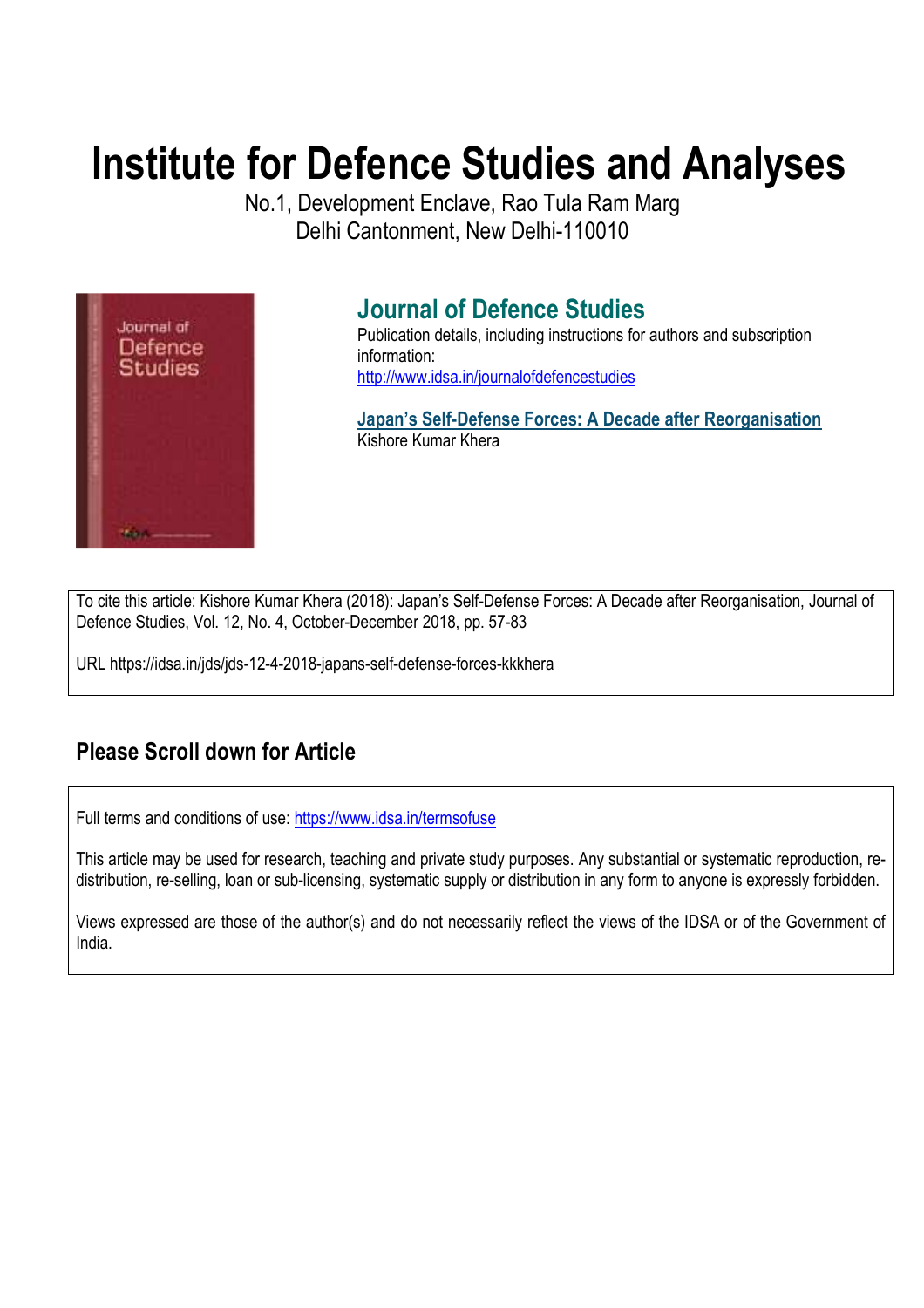### Japan's Self-Defense Forces A Decade After Reorganisation

#### *Kishore Kumar Khera\**

*Japan banks heavily on her security alliance with the United States (US) to ensure availability of requisite military capability in the region. China's economic and military capabilities have grown in the last two decades, closing the gap with the US. With diminishing differential, especially with respect to China, the US' deterrence power has gradually declined. Under these conditions, Japan has to develop Self-Defense Forces (SDF) capabilities to ensure that it, in combination with its alliance partner, the US, is able to meet national security challenges. In a major shift in security policy, on 9 January 2007 Japan's Parliament approved the upgradation of Defense Agency/SDF to a full-fledged ministry. However, the changes*  in the SDF, especially in its doctrine and roles, have been gradual. Till *SDF graduates to have an offensive capability that can deter capably, the US will continue to be a key player in Japan's security milieu.*

#### **INTRODUCTION**

Japan's SDF were created in 1954 despite strong domestic objections based on Article 9 of the post-World War II Japanese Constitution, which eschews the maintenance of military forces or their use to settle international disputes. On 9 January 2007, in a major shift in security policy, Japan's Parliament—the Diet—approved the upgradation of the Defense Agency/SDF into a full-fledged ministry. This has been followed by restructuring of the defence apparatus in the last decade. The following questions thus come to mind: What are the reorganisational

*ISSN 0976-1004 print © 2018 Institute for Defence Studies and Analyses Journal of Defence Studies, Vol. 12, No. 4, October–December 2018, pp. 57–83*



Kishore Kumar Khera is a Research Fellow at the Institute for Defence Studies and Analyses, New Delhi. The views expressed here are his own.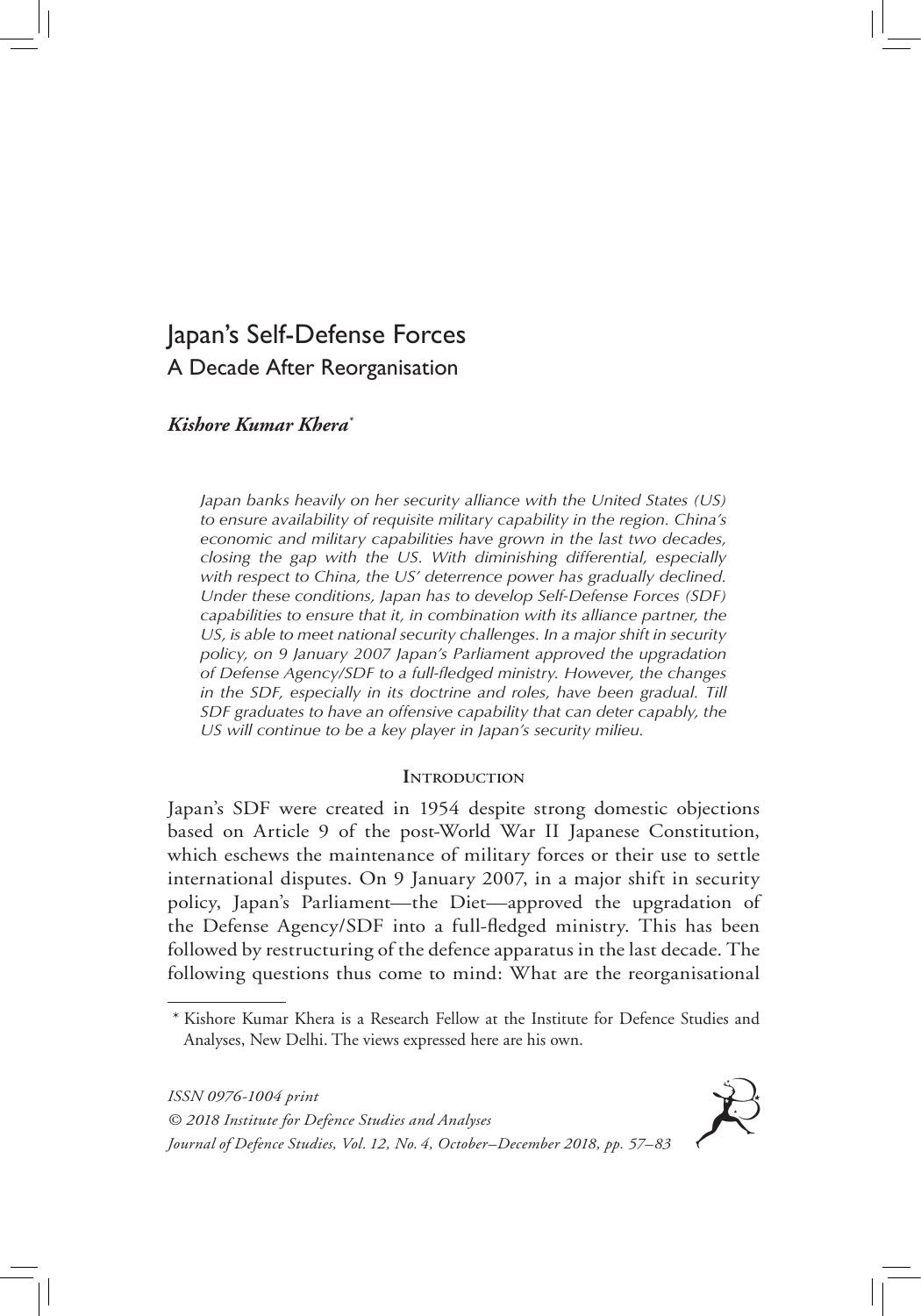and restructuring steps and how have these shaped the SDF? Is the SDF better prepared to handle security environment with two regional rivals, namely, North Korea and China, flexing their muscles?

On 29 August 2017, North Korea fired a ballistic missile that overflew Japan and, four days later, it tested a hydrogen bomb.<sup>1</sup> Reverberations of these events shook all the stakeholders in the region, specifically Japan. After multiple flip-flops, thaw in the Korean Peninsula, with North Korea's summit with South Korea in April 2018 and summit with the United States (US) on 12 June 2018 in Singapore, has deferred any immediate crisis. Yet, long-term regional stability remains a distant goal. Denuclearisation of the Korean Peninsula and the expansion of coordination between North Korea and South Korea, beyond the sports field, will bring in much-needed regional stability. A journey towards these goals has just begun, but uncertainty about its direction and pace remains. Reports in May 2018 of deployment of Chinese weapons systems on reclaimed islands in the South China Sea have further complicated the matters.<sup>2</sup> Against this background, it is important to analyse the development of SDF under the functional control of a Ministry of Defense (MoD) over the last one decade in a fast-changing security environment.

The article is structured into three sections. The first section discusses Japan's defence policy in 2006 just prior to the formation of the MoD. It includes the threat assessment, existing capabilities, their adequacy/inadequacy for meeting the challenges and policy constraints on the use of force. The next section analyses the changes in the security policies since 2006, from the points of view of the security environment, Japan–US security alliance and SDF integration in the regional and international security system. The final section covers the possible reasons for defence policy changes based on operational, national, regional and extra-regional factors.

#### **Japan's Defence Policy in 2006**

#### **Security Environment3**

The Japanese defence policy in 2006 was designed around states and nonstate actors as the sources of threat. The threatening processes included the proliferation of weapons of mass destruction and ballistic missiles, besides regional conflicts stemming from religious and ethnic problems.4 Assessing a low probability of a full-scale invasion of Japan, the threat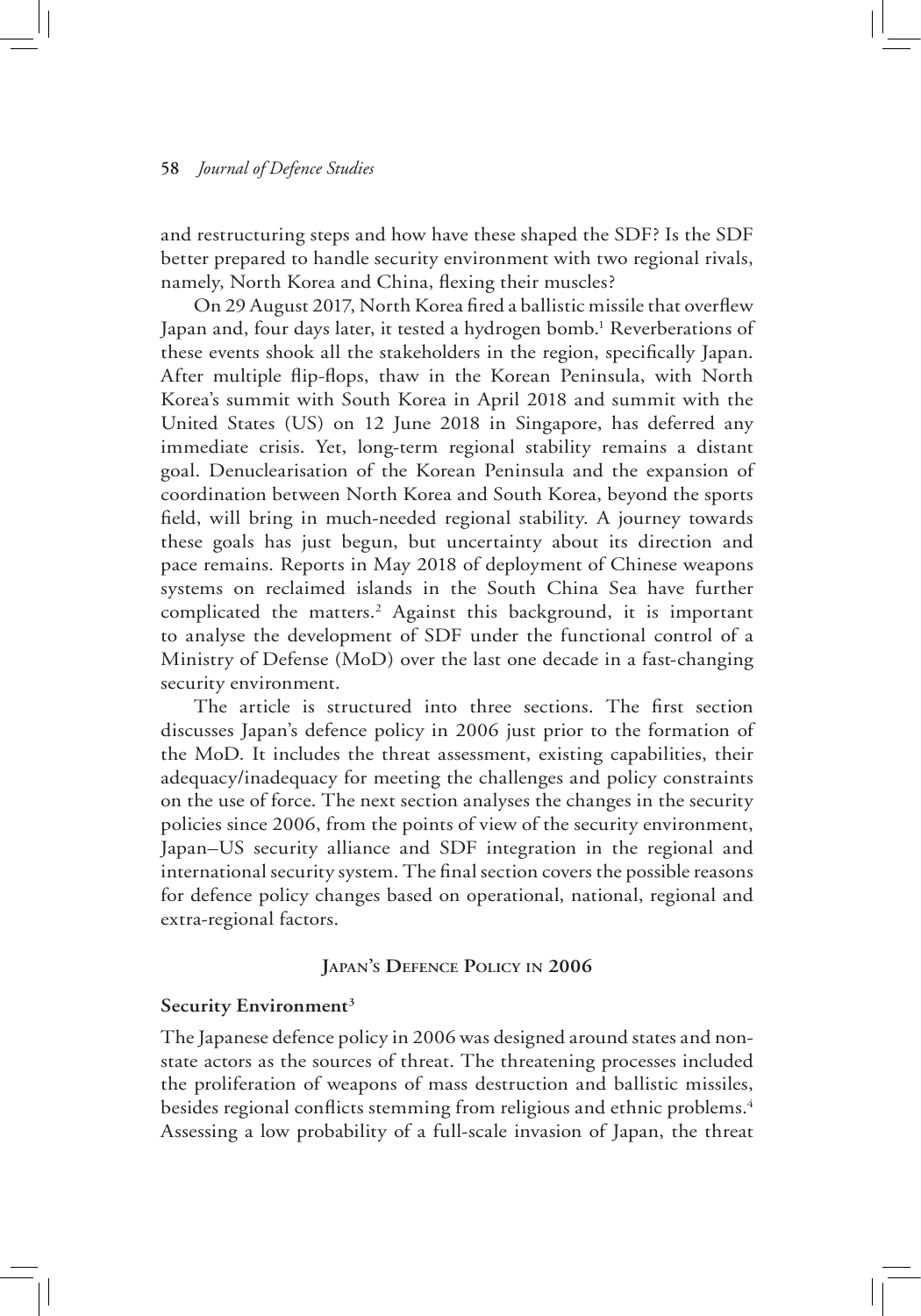from states—primarily North Korea and China—was perceived to be due to the pace of modernisation of their armed forces and nuclear arsenals. The development and trials of weapons systems by North Korea and a two-digit growth rate in China's defence budget were listed as the areas of major concern.<sup>5</sup> The threat from non-state actors revolved around transnational terrorism. Within this framework, the objectives of the National Defense Program Guidelines (NDPG) were to prevent any threats from reaching Japan and to improve the international security environment. Three verticals were defined to reach these goals: Japan's own efforts; cooperative efforts with the US; and cooperative efforts with the international community. A detailed road map was charted for the responses to new threats and diverse contingencies, from a large-scale natural disaster to a full-scale invasion of Japan.

#### **Military Matrix**

As mentioned earlier, the focus of the Japanese security environment analysis was on China and North Korea. A comparative quantitative assessment of key military capability parameters of these three nations is shown in Figures 1–5.

Figures 1–5 clearly indicate the quantitative military superiority of China over Japan in all domains, but qualitatively the difference was not so stark in 2006. However, systematic replacement of low-end technology military hardware with high-end equipment has allowed China to achieve a comprehensive military edge over Japan. This is balanced by the permanent deployment of the US forces in the region, including



**Figure 1** Force Comparison of Strength of Armed Forces of China, North Korea and Japan

*Source*: Based on data from International Institute for Strategic Studies (IISS, 2006).<sup>6</sup>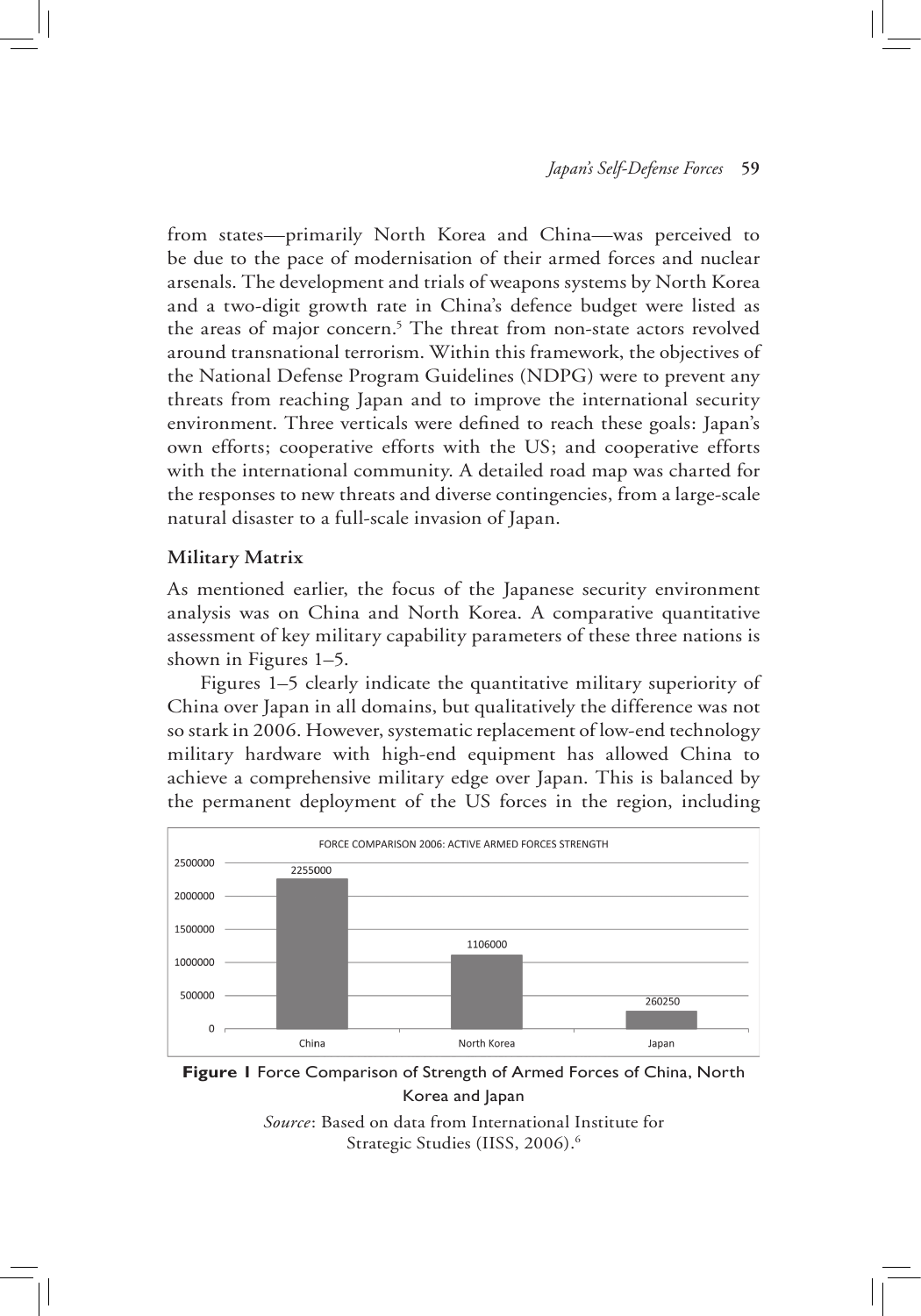

**Figure 2** Force Comparison of Strength of Main Battle Tanks of China, North Korea and Japan

*Source*: Based on IISS data (2006).7





within Japan. The Chinese military might is growing and closing the gap with respect to the deployed capability of Japan–US military alliance in the region.

An analysis of equipment profile of the North Korean military in 2006 indicates a South Korea-centric approach. North Korea's military was not designed to attack Japan. It was devoid of major naval ships to transport military to the Japanese islands. Her submarine fleet was primarily suitable for protection of her coastline. Yet, North Korea could play a disruptive role by aggressively utilising its fleet of ageing submarines for a short duration and in a limited area. However, its air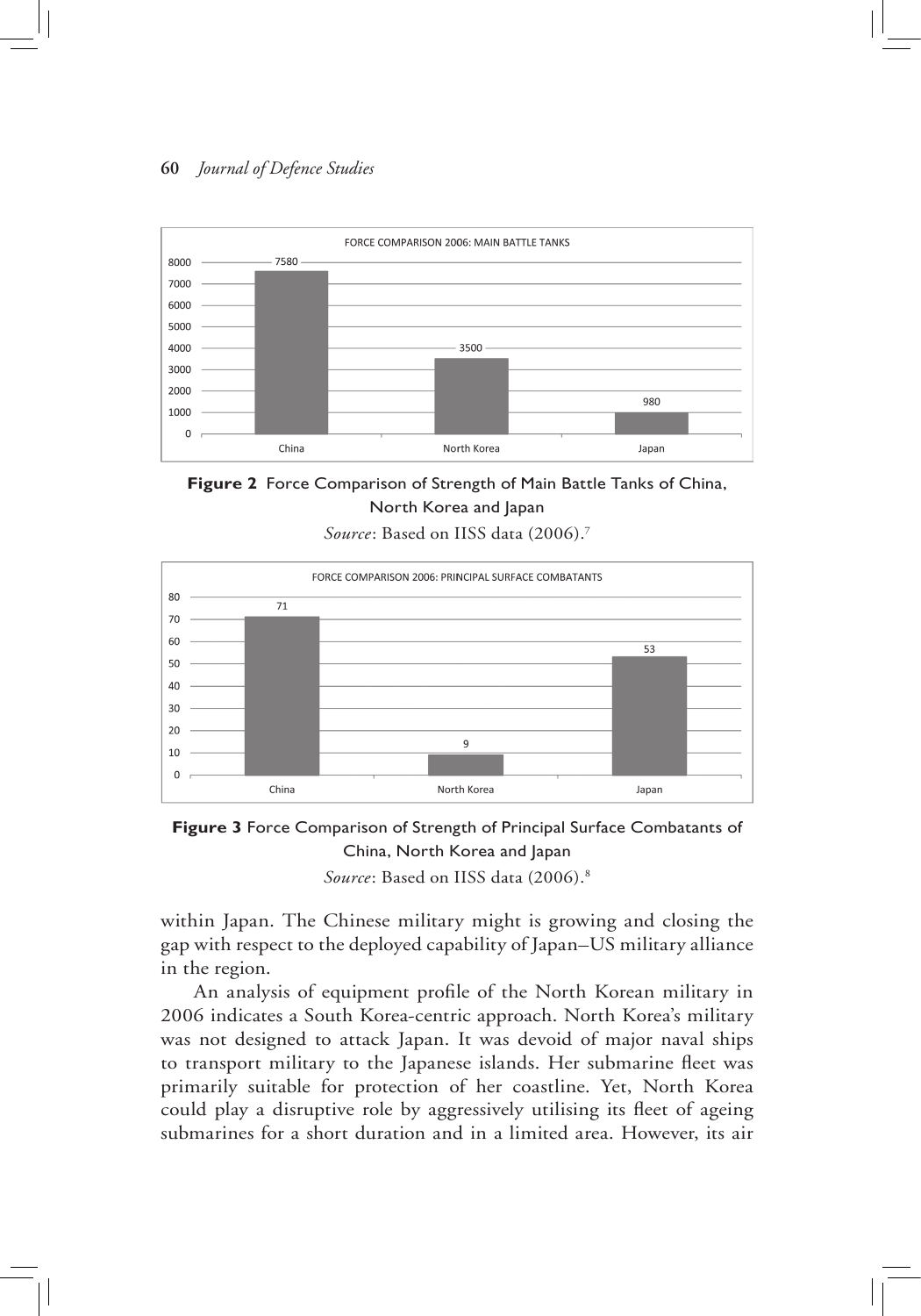

**Figure 4** Force Comparison of Strength of Submarines of China, North Korea and Japan

*Source*: Based on data in IISS (2006).<sup>9</sup>



**Figure 5** Force Comparison of Strength of Combat Aircraft of China, North Korea and Japan *Source*: Based on IISS data (2006).10

power had severe limitations. Its airfield and aircraft combination were incapable of delivering requisite weapon load on a significant number of military targets in Japan with a high degree of assurance. The Japan– US security treaty and the permanent deployment of US forces in Japan made the task of attacking Japan with conventional military even more improbable. In the conventional domain, no major changes have taken place since.

Japan's assessment of a low probability of large-scale invasion of its territory is supported by this force comparison. However, North Korean development of surface-to-surface missiles and nuclear weapons in recent years has altered the threat matrix for Japan, as also for the US forces based in the region.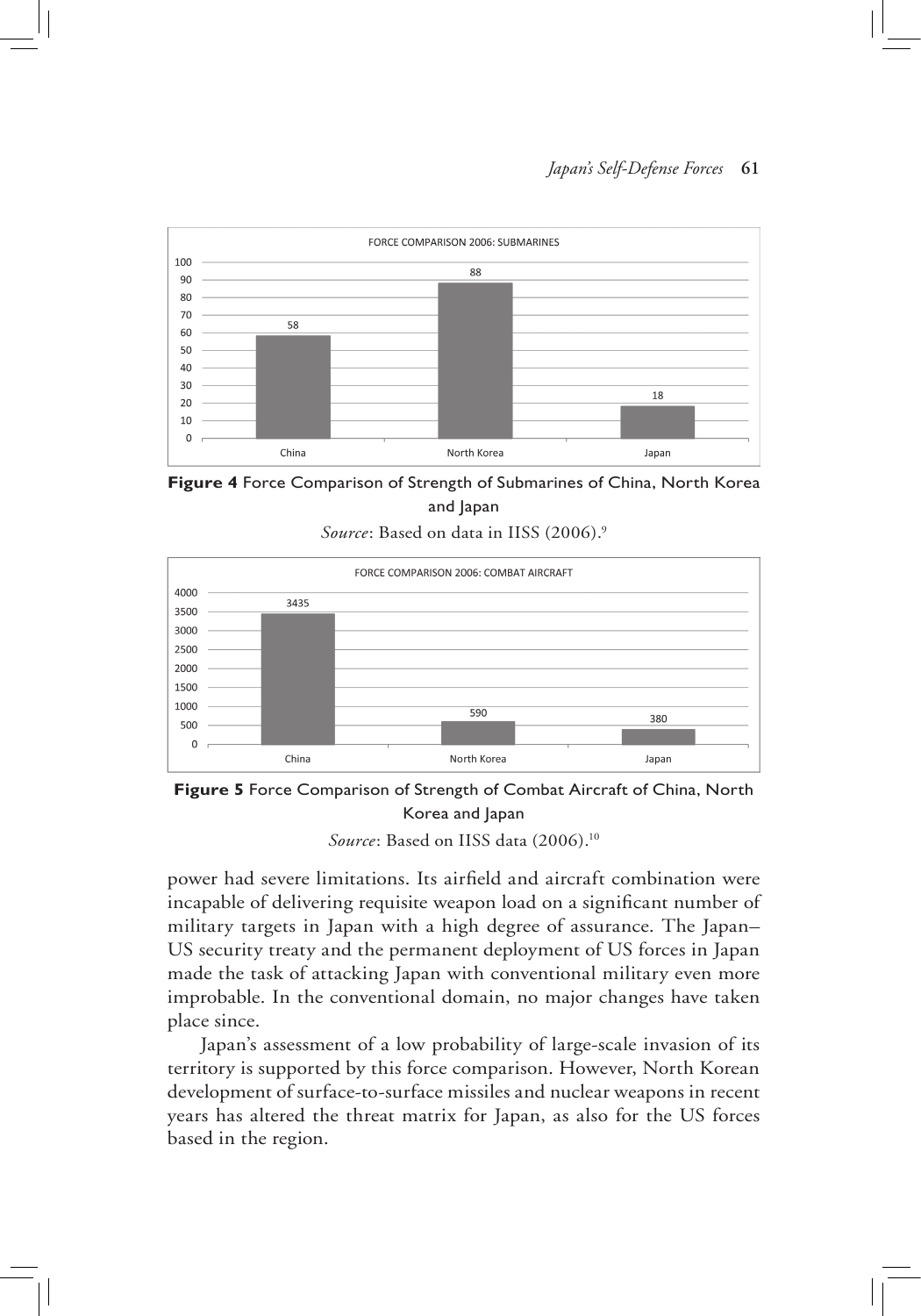#### **Policy Restrictions**

The maintenance and employment of SDF has been governed by the principle in Article 9 of the Japanese Constitution. The SDF came into being as the self-defence force devoid of any offensive intent.

Article 9

- 1. Aspiring sincerely to an international peace based on justice and order, the Japanese people forever renounce war as a sovereign right of the nation and the threat or use of force as means of settling international disputes.
- 2. In order to accomplish the aim of the preceding paragraph, land, sea, and air forces, as well as other war potential, will never be maintained. The right of belligerency of the state will not be recognized.11

#### **Gestalt**

Constitutional restrictions have prohibited Japan from developing and deploying military capability for independently defending national interests. Japan's security assessment, and therefore the security policy, is based on its inability to defend herself against militarily powerful states in the region. Military alliance with the US is a security necessity and will continue till the SDF are capable of defending Japan.

#### **Defence Policy Transformation: 2007–1712**

The transformation of policies for the defence of Japan started with the establishment of an MoD with the approval of the Japanese Diet on January 9, 2007. Major highlights of its journey in the last decade are collated and included in the annual White Paper on the *Defense of Japan 2017* (Table 1). The establishment of the National Security Council (NSC) and development of the National Security Strategy (NSS) in 2013 finalised the new higher defence architecture. A consequent reassessment of the security environment led to legislative changes and redefining of Japan–US alliance, SDF role and capability expansion. The MoD was also restructured and the Acquisition, Technology and Logistics Agency (ATLA) was created.

#### **Strategic Vision**

The establishment of the NSC and the development of the NSS for the first time in 2013 paved the way for the transformation through necessary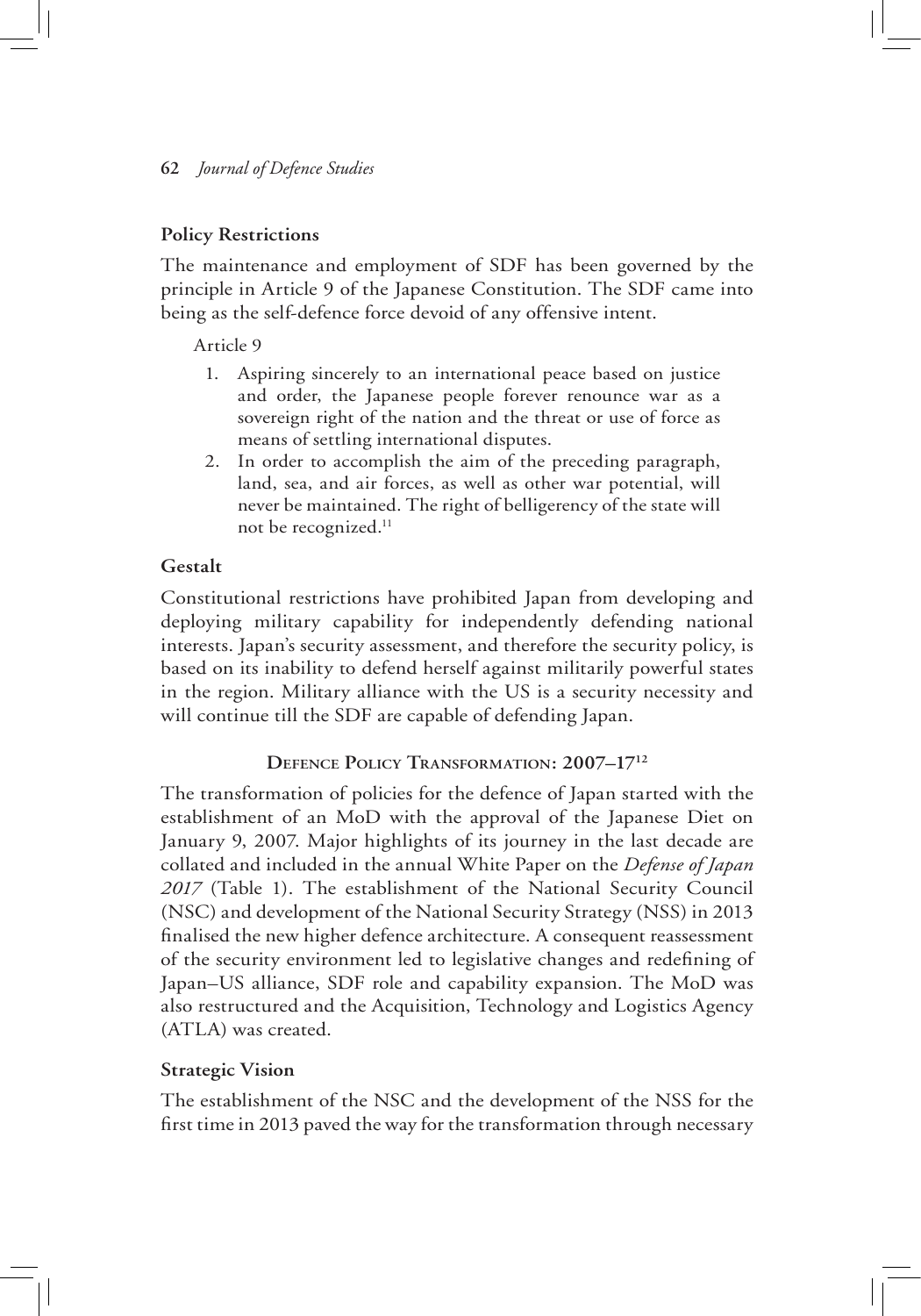| S. No. | Year | Highlights                                                  |
|--------|------|-------------------------------------------------------------|
| 1.     | 2007 | Reorganisation into the MoD                                 |
| 2.     | 2008 | Review of the Medium Term Defense Program (MTDP)            |
| 3.     | 2009 | Enforcement of the Anti-Piracy Measures Act                 |
| 4.     | 2010 | Development of the 2010 NDPG                                |
| 5.     | 2013 | Establishment of the National Security Council; development |
|        |      | of the NSS; development of the 2013 NDPG                    |
| 6.     | 2014 | Three Principles on Transfer of Defense Equipment and       |
|        |      | Technology                                                  |
| 7.     | 2015 | Development of the new Guidelines for Japan-US Defence      |
|        |      | Cooperation; enactment of the Legislation for Peace and     |
|        |      | Security; MoD restructuring; establishment of the ATLA      |
| 8.     | 2016 | Enforcement of the Legislation for Peace and Security       |
| 9.     | 2017 | The 10th anniversary of the reorganisation into the MoD     |

**Table 1** Major Changes in SDF 2007–17

*Source*: MoD, Japan (2017).<sup>13</sup>

legislative changes. An analysis of Japan's NSS14 indicates Tokyo's aspirations to play a significant role in the global security environment. The main focus of the NSS is on ensuring international order based on universal values and rules. Greater cooperation with the partners is the way enunciated. To support this vision, there is a necessity to have a cooperative mechanism in the realm of security with multiple partners. That is a possibility only in case restrictions imposed by Article 9 of the Constitution are reassessed.

#### **Policy Framework**

The NDPG, for the financial year (FY) 2014 and beyond, gives out the basic defence policy framework.15 Further, to support the newly crafted NSS, a number of legislative changes have been made in 2015 for a greater role for the SDF by reinterpreting Article 9 of the Japanese Constitution. The Legislation for Peace and Security has also been enacted by Japan in September 2015 and came into effect in March 2016. Its objective is to enhance deterrence and to contribute to the peace and stability of the region and of the international community. Associated changes in the SDF law established to transport Japanese nationals overseas now includes 'rescue measures including guarding'. Additional provisions for the protection of equipment of other armed forces allows for a greater contribution by the SDF. A similar expansion of the provision of supplies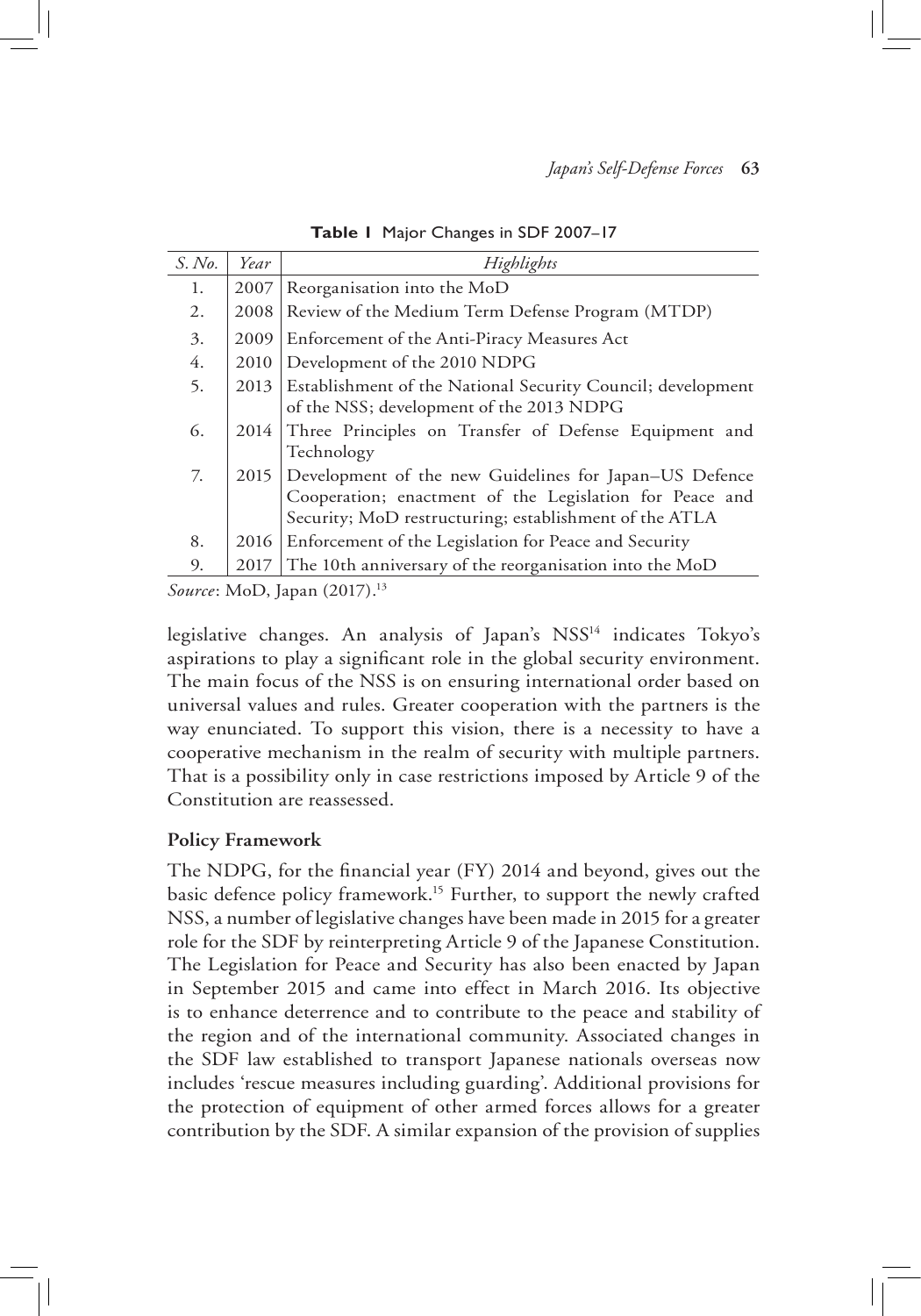and services to the US armed forces has been made. However, the greatest impact on the role of SDF is by redefining the 'Law Concerning Measures to Ensure Peace and Security'. In this redefinition, the responsibility of SDF has changed from 'areas surrounding Japan' to 'situations that will have an important influence on Japan's Peace and Security'. Even the definition of the armed forces has been expanded to include 'Armed forces of other foreign countries engaged in activities contributing to the achievement of the objectives of the UN Charter'. As an amendment to the International Peace Cooperation Act, 'Internationally coordinated operations for peace and security' (humanitarian relief support and safetyensuring tasks not under the control of the United Nations [UN]) have been added as operations Japan can participate in. The 'safety-ensuring operations' and the 'Kaketsuke-Keigo' operations have been added as tasks in UN peacekeeping operations. Furthermore, the authority to use weapons has also been reviewed subject to Diet approval. Revision of the Legislation for Responses to Armed Attack Situations includes a newly enacted International Peace Support Act. This act enables Japan to conduct search and rescue and ship inspection operations for the armed forces of foreign countries engaged in operations that have competent UN resolutions as well as meet some other requirements. Appropriate revisions have also been made in the act for Establishment of the NSC to deliberate newly inducted provisions in other security-related laws.

The legislative revisions primarily have expanded the types and scope of operations for SDF, including supplies, services and support it can provide to international forces. Three major implications of the legislative changes are:

- 1. Switch from passive support to active cooperation with other armed forces.
- 2. The switch of the definition of threat from 'geographical' interpretation to 'effect based'.
- 3. Use of kinetic means in safety-ensuring operations.

This is a significant change for a subdued and passive SDF. These legislative changes now permit a change of role of SDF from a passive support provider to an active member of operations not only in the areas around Japan but also anywhere in the world which may impinge directly or indirectly on Japanese security. These changes also allow active SDF support to all other armed forces engaged in similar operations, hitherto prohibited by the Constitution. Although these changes do not allow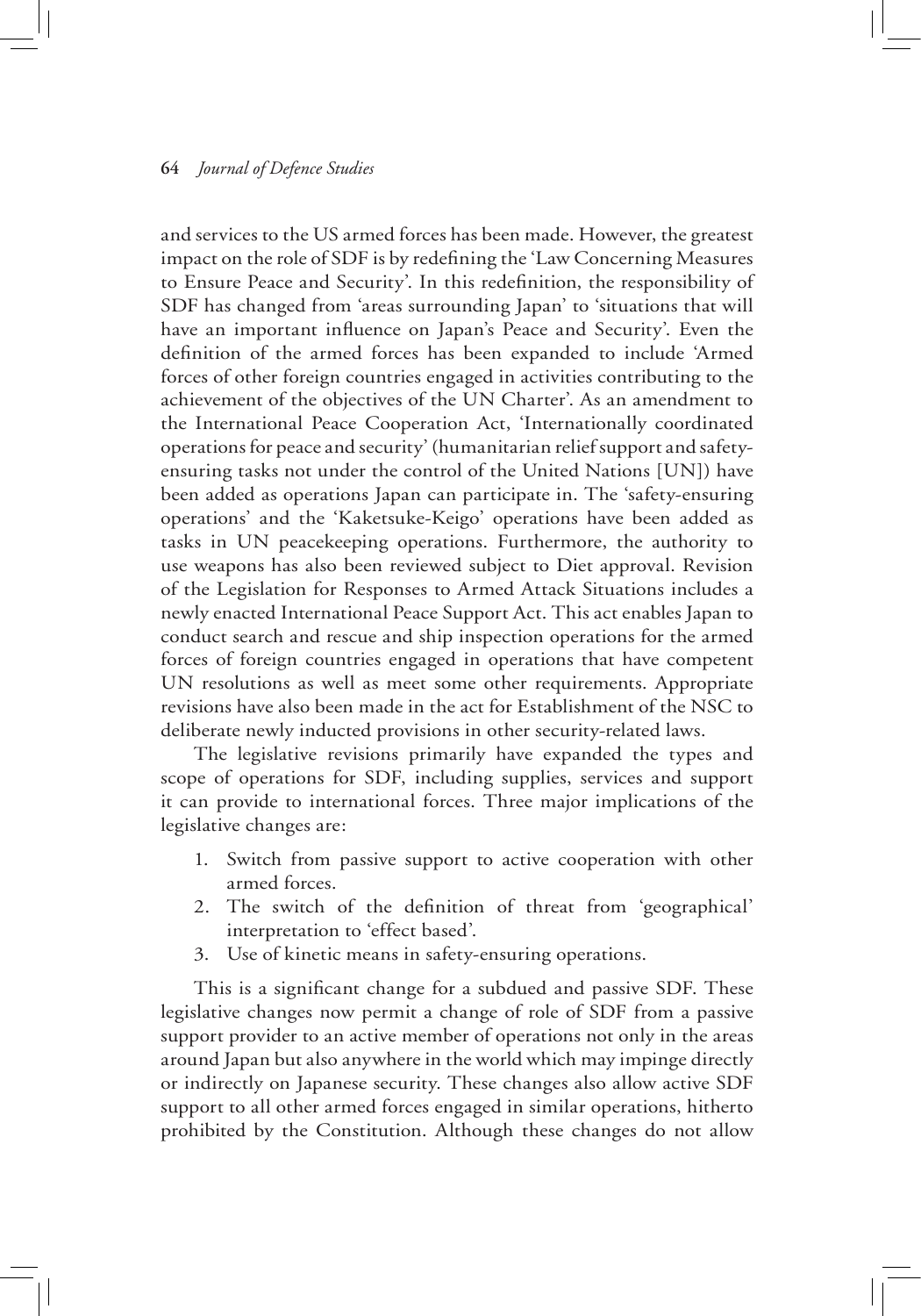SDF to undertake offensive operations ab initio, it gives adequate leverage for use of kinetic weapons in defensive and rescue operations. Permission to actively support offensive operations by other armed forces will allow SDF to understand operational nuisances and gradually assist in redefining its operational philosophy for relevance in the contemporary environment.

#### **Reorganisation**

With the establishment of the MoD in 2007, another set of major reorganisations was implemented in October 2015. This was based on the 'Direction of the Ministry of Defense Reform' (August 2013). The key changes included the unification of work relating to actual operations into the Joint Staff and establishment of the ATLA. The ATLA, a new extra-ministerial organisation, consolidated departments in the MoD related to the procurement of equipment. Additional reforms of the internal bureaus strengthened the policymaking function and the defence capability build-up function. At the operational level, the biggest reorganisation step came in the form of Ground Central Command (GCC). In March 2018, the Ground Self-Defense Force (GSDF) launched the GCC to provide unified command over regional armies and the new Amphibious Rapid Deployment Brigade. The GCC is housed at a military base in Asaka, just north of Tokyo.<sup>16</sup>

The impact of these changes will take some time to be visible in terms of jointmanship and equipment acquisition process. However, it is clear that synergy in policy, operations and capability development will assist Japan to develop a force capable of enabling her strategic vision of 2013 for an active role. These organisational changes are in sync with the role that SDF is required to play. These will permit efficient capability build-up and focused capability employment—the essential verticals of military power projection.

#### **Roles and Tasks17**

The defensive mandate has focused SDF on maritime, airspace and cyberspace defensive operations. The SDF primarily is engaged in warning and surveillance activities in the waters and airspace surrounding Japan. Its command, control, communication and computer (C4) systems are focused on intrusion prevention and for increasing the safety of information. The SDF is tasked to monitor the operational environment with intelligence, surveillance and reconnaissance (ISR) missions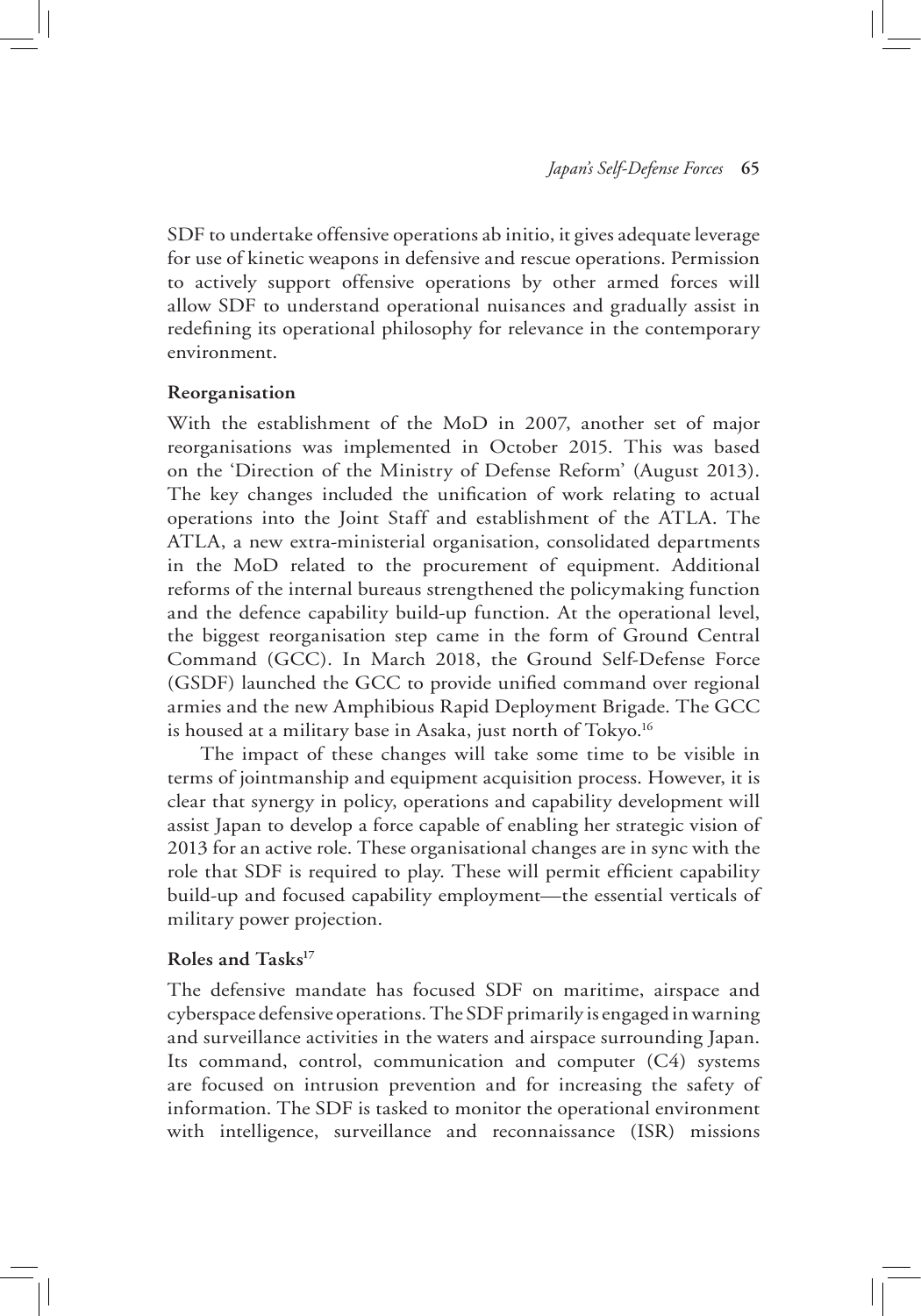and redeploy forces to deter enemy attacks. In case of an invasion, the SDF is expected to suppress the enemy force by an attack from aircraft and vessels, followed by operations to retake the islands through the amphibious landing of GSDF units. Additionally, the SDF is to assist the police and the Japanese Coast Guard in curbing illegal activities/ infiltration of armed agents and sabotage, besides aiding the local governments during large-scale disasters. The SDF is also responsible to protect Japanese nationals overseas and transport them if the need arises.

No major changes have taken place in the roles and tasks of SDF in the 2007–17 period but owing to changes in rules, laws and acts, the scope of these activities has expanded. From being purely a passive observer, legislative changes and strategic vision have allowed active participation in operations. This, coupled with the increasing shift of conflict towards the grey zone and hybrid warfare, is likely to witness an intensification in SDF activities.

A purely defensive strategy can be dissuasive but its deterrence value is limited against a determined adversary. An aggressor, with no threat of retaliation, will, over a period of time, find a way to bypass the defences as no defensive system is impregnable. Therefore, the creation of an offensive capability is a deterrence necessity. Doctrinal changes in force employment from purely defensive operations to include an offensive option as part of the defensive strategy is likely to be the next major change in Japan's defence policy. That will add value to deterrence capability of SDF and make it more relevant in the current operational environment. This could be carried out within the existing legal framework as part of measures to ensure peace and security.

#### **Military Capability**

To implement the NSS, the necessary groundwork for outlining the objectives and legislative framework modification have been carried out. Reorganisation and expansion of tasks are focused towards enhancing capability. The active members of SDF have been around 245,000 in the last 50 years, with a marginal change that can be attributed to administrative reasons. Post reorganisation of the SDF, no significant change is noticed in the total strength, as can be seen in Figure 6. Changing nature of warfare and infusion of technology will drive the numbers down, but the strategic vision for a greater role will put an upward pressure. As a result, the total strength of SDF is unlikely to deviate from current levels in the next decade.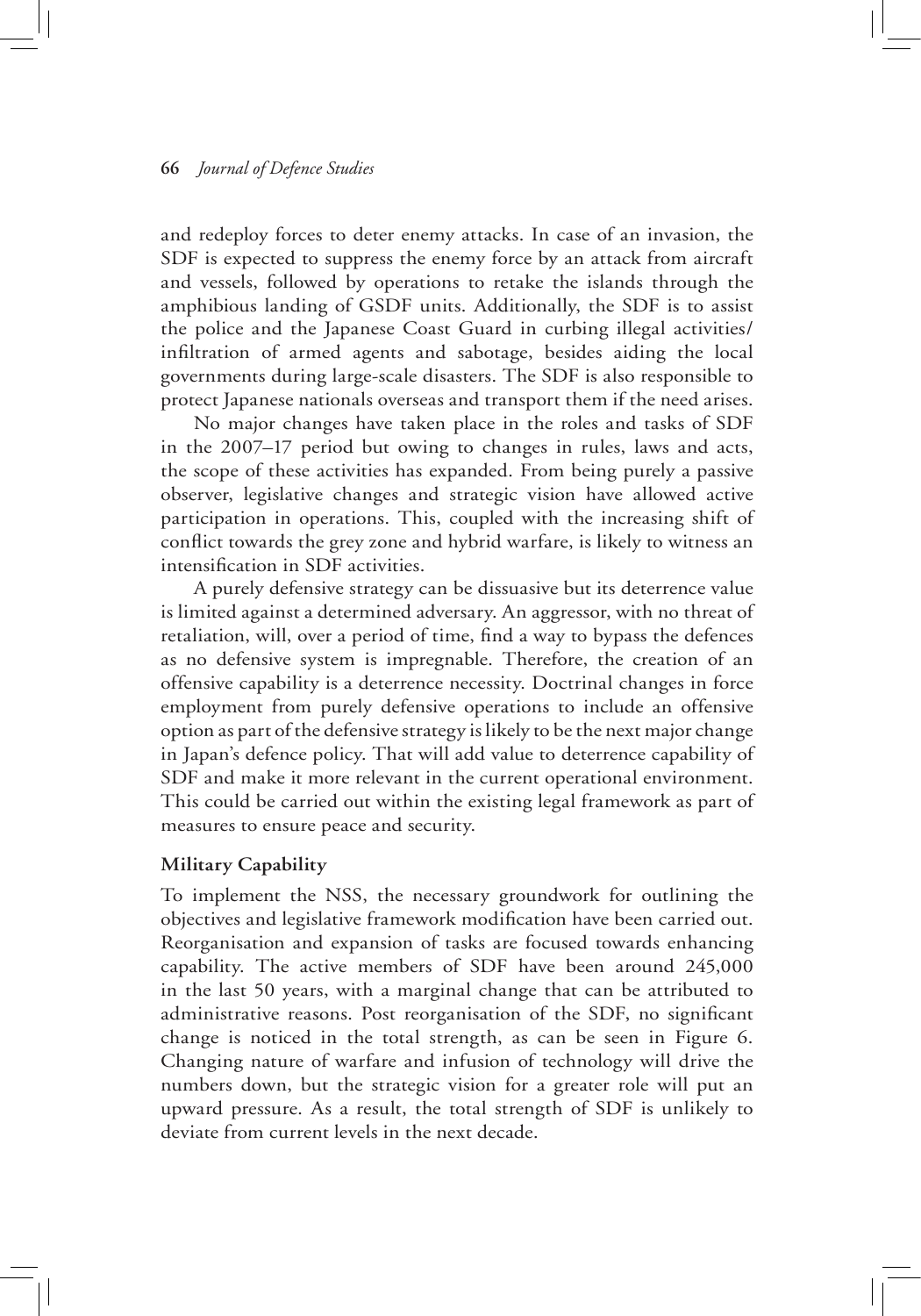



The biggest threat to Japan is a ballistic missile attack. Therefore, a multi-tier ballistic missile defence (BMD) is deployed with uppertier interception by Aegis-equipped destroyers and lower tier by Patriot PAC-3, both interconnected through the Japan Aerospace Defense Ground Environment (JADGE). In December 2005, a Japan–US joint development of interceptor missiles to improve the capability of the BMD system commenced. Besides upgradation, acquisition of advanced ballistic missile interceptors (SM-3 Block IIA) and PAC-3 Missile Segment Enhancement (MSE) for BMD, additional Aegis-equipped destroyers and shore-based Aegis systems are planned to bolster this capability further. In the last two years, Japan's MoD has invested in (futuristic) ballistic missile interception systems and measures to improve defence capabilities against ballistic missiles. This will remain the focus area in the coming decade, and a central theme for capability development.

The overall personnel strength of GSDF has had no major changes, but the number of Main Battle Tanks (MBTs)—after peaking in the 1990s—is showing a downward trend (Figure 7). This reduction could be because of three reasons: first, in consonance with the assessment of the low probability of a full-scale military invasion of Japan by one of the adversaries. Second, lower survivability of large tank columns owing to enhanced strike capability of air power demonstrated in Operation Desert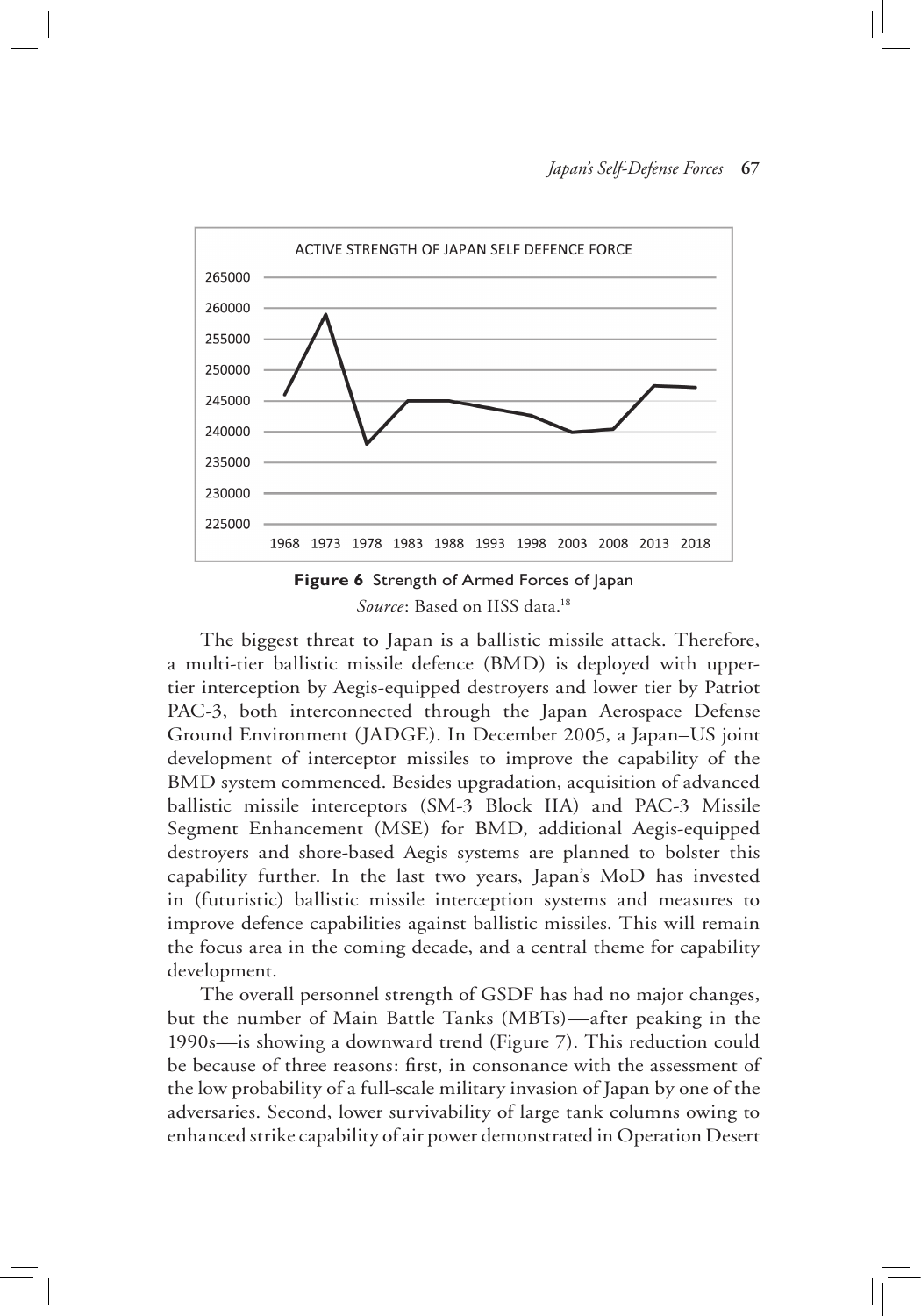



Storm. Greater reach and accuracy of air-delivered weapons coupled with enhancement in sensor technology to detect mechanised vehicles under almost all weather conditions has increased their vulnerability index. Enhanced lethality of specialised air-launched weapons, like Sensor Fused Weapons (SFW) that allows multiple targeting in a single attack, makes large-scale tank formations operationally unviable. Third, there is the issue of reduced open spaces for tank manoeuvre warfare because of urbanisation. This restricts movement of tanks to outflank an adversary and imposes tactical restrictions. On the other hand, with better battlespace transparency, an accurate assessment can be made of the location where the force application is required. Similarly, faster force mobilisation allows quick relocation. Combining these two factors (better ISR and mobilisation) have provided a cost-effective defensive solution obviating the need to maintain large armour formations.

The MBTs, often seen as offensive tools, are unlikely to be used by Japan to enforce implementation of its strategic vision. Therefore, the number of MBTs will continue to go down marginally in the next decade owing to their diminishing relevance in the current operational environment in Japan. However, capability focus is likely to be in other sectors to enhance transparency and mobility. Raising a Coast Observation Unit in Yonaguni in March 2016 and plans to upgrade Osumi-class transport LSTs (landing ship, tank) and induct V-22 Ospreys and SH-60K support this argument. In addition, the SDF has established an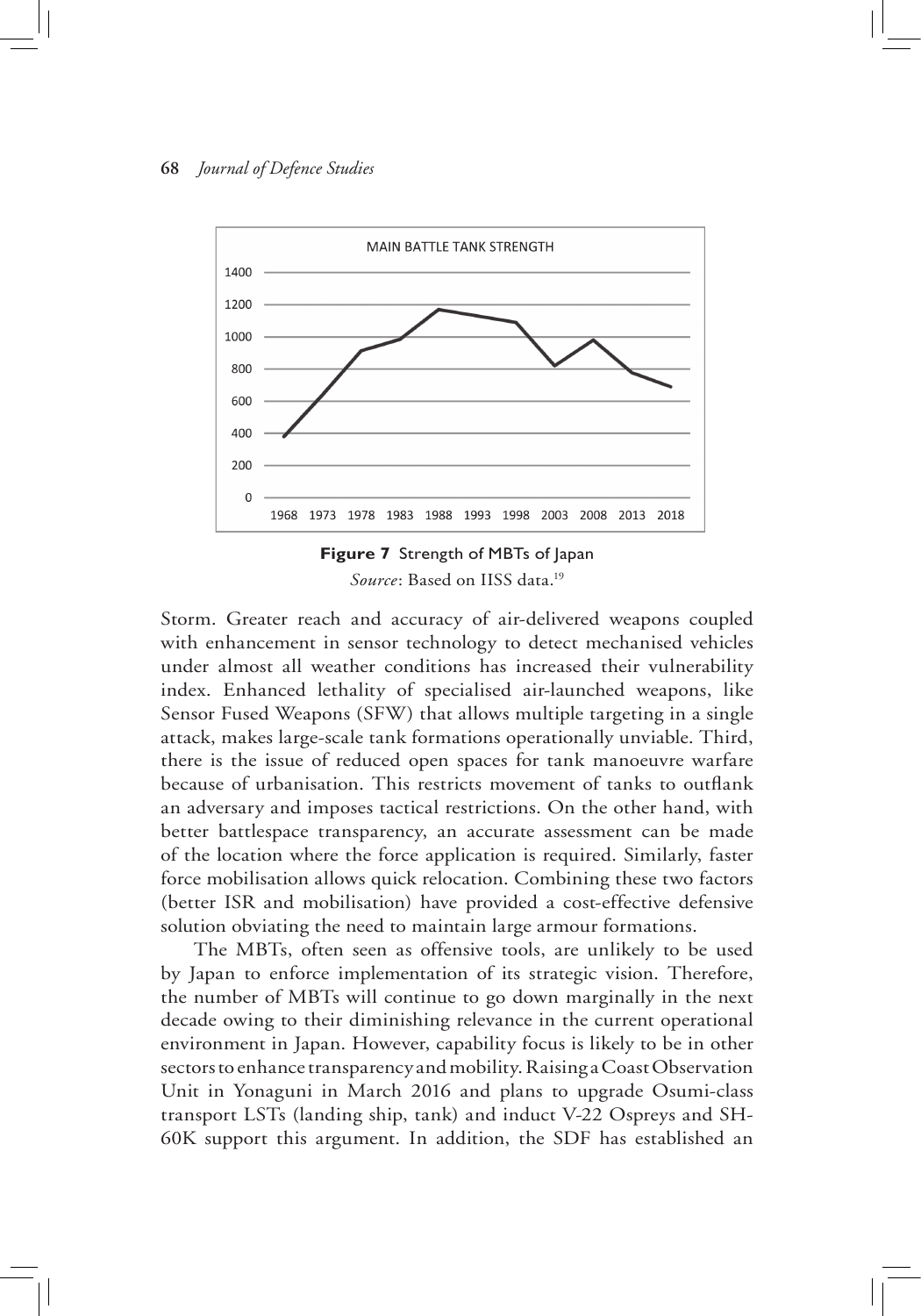

**Figure 8** Strength of Principal Surface Combatants of Japan Source: Based on IISS data.<sup>22</sup>

Amphibious Rapid Deployment Brigade. These developments, besides reducing reaction time for security situations, will also support NSS for providing assistance in strengthening international cooperation.

The strength of major surface combatants of the Maritime Self-Defense Force (MSDF), that peaked in the 1990s, has been gradually tapering off to sub-50 number (Figure 8), but the submarine force is growing in strength and currently stands at 19 (Figure 9). In the last decade, there has been an expansion of role for the MSDF, to conduct counter-piracy activities, provide capacity-building assistance to coastal countries and carry out joint exercises. Aspirations of a greater role in consonance with the NSS will require greater capability in the maritime domain. For defensive purposes, the submarines strength will hover around the current number; but for support operations and building up international cooperation, MSDF surface combatants will need to expand qualitatively and quantitatively in the next decade. This will allow MSDF a greater role in international cooperation to ensure rulebased order in the global commons and support smaller nations in protecting their maritime interests. Additional MSDF capability will be a necessity to counter Chinese forays into Japanese coastal areas, especially near Senkaku.<sup>20</sup> An aircraft carrier, inherently an offensive platform, is unlikely to be in MSDF agenda for at least the next two decades, although possibilities of F-35B aircraft for Japanese Izumo-class ships are being debated.<sup>21</sup>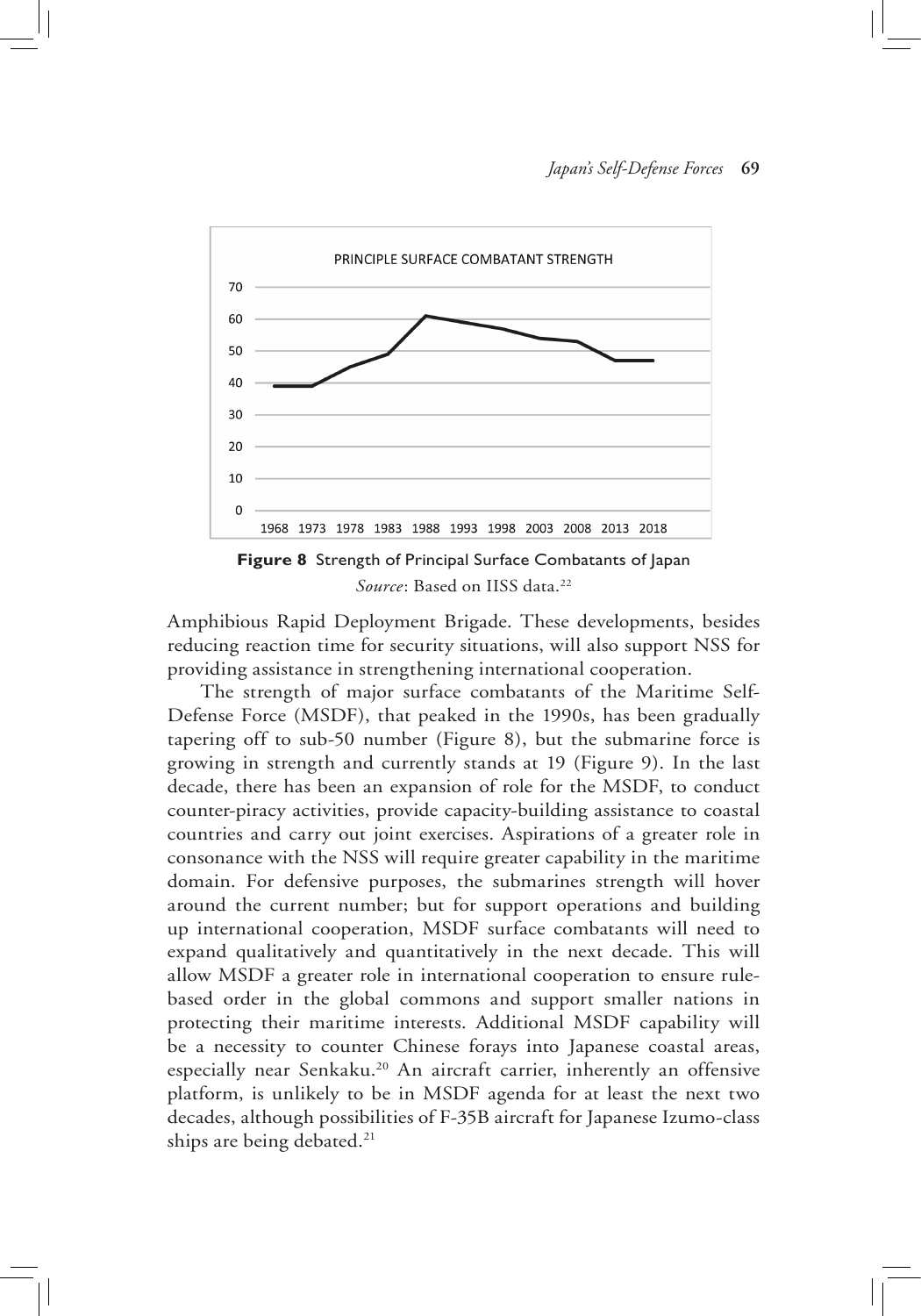



Source: Based on IISS data.<sup>23</sup>





The combat capability of Air Self-Defense Force (ASDF) is based on 189 F-15 and 88 F-2, with a support of phasing out 51 F-4. Its fleet of F35 is gradually growing to the contracted strength of 42 aircraft.<sup>24</sup> On completion of replacement of the F-4 with the F-35, the number of fighter aircraft with ASDF will be 319, slightly lower than the existing inventory of 332. The ASDF fighter aircraft inventory for the last 50 years is shown in Figure 10. Since 1983, the inventory has been steadily around 330 aircraft. In spite of heightened air activity by China,<sup>25</sup> it is unlikely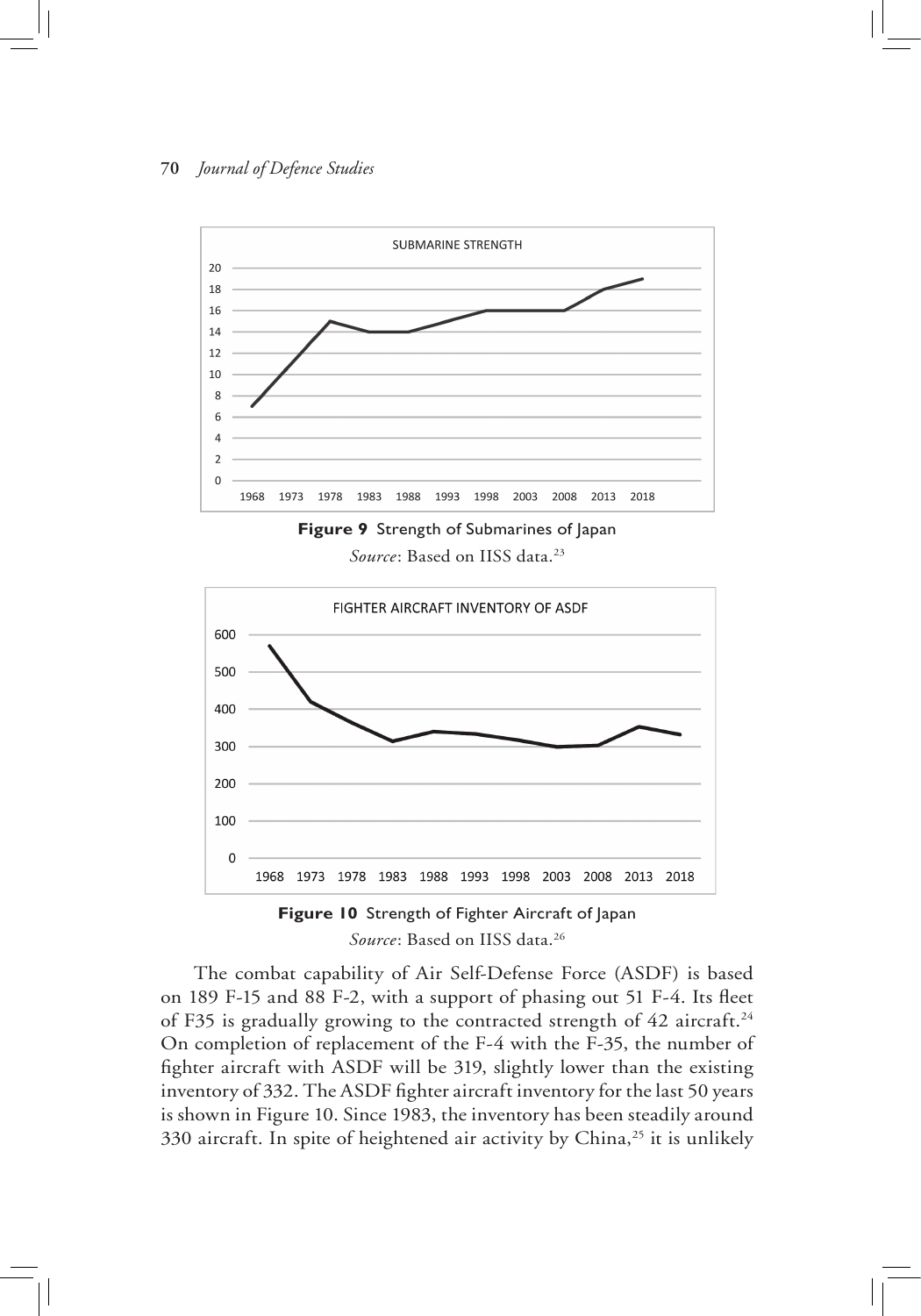#### *Japan's Self-Defense Forces* **71**



**Figure 11** Share of Capital Expenditure Plan for SDF in 2017 *Source*: Based on data from MoD, 'Defence Programs and Budget of Japan', n. 27.

that ASDF will enhance its combat fleet in the coming decade. However, it probably will focus on enhancing capability through battlespace transparency and force redeployment capability. This strategy is evident from the establishment of the 9th Air Wing in Naha Air Base in January 2016, the Yonaguni Coast Observation Unit in March 2016, and the formation of the Southwestern Air Defense Force in July 2017. The SDF' plans to deploy units in Amami Oshima Island, Miyako Island and Ishigaki Island in the southwestern region strengthens this argument.

#### **Budgetary Allocations**<sup>27</sup>

Japan's defence policy transformation has not yet resulted in recalibrating its military capability. Based on the NSS, the incremental role and task expansion have taken place by redefining the use of existing capability. That is the reason that there has been no major change in terms of budgetary support to the SDF in this period. It has hovered around 1 per cent of the gross domestic product (GDP), with allotment varying from \$4.1039 billion in 2007 to \$4.7342 billion in 2016, and peaking in 2011 to \$5.9843 billion at 1.02 per cent of the GDP.<sup>28</sup>

The budgetary provisions in the FY 2017 for various capital acquisition projects indicate a majority of the share towards assets and upgradation of equipment related to the enhancement of combat support and defensive operations (Figure 11). Although 27 per cent of allocation is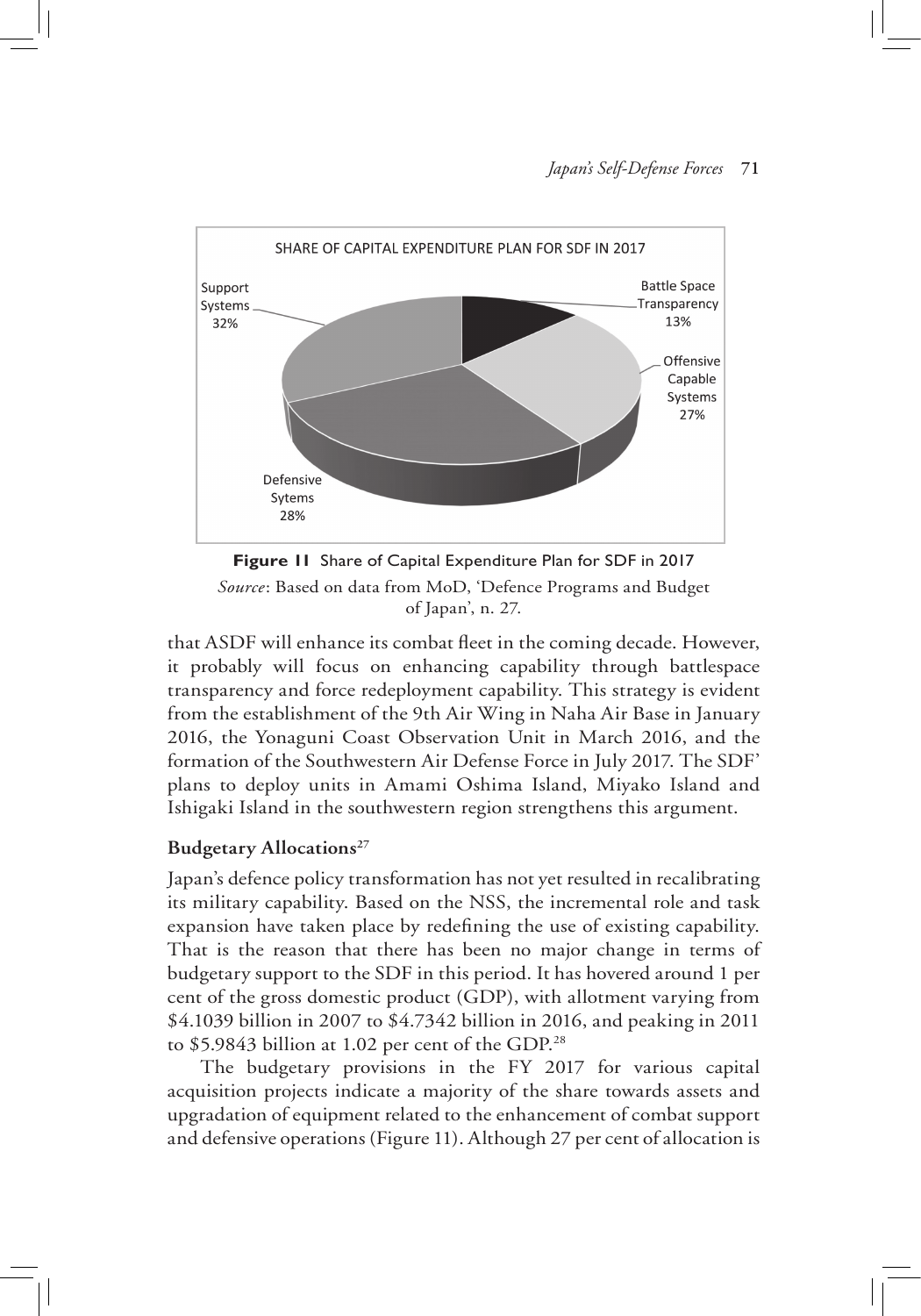for systems capable of offensive combat roles, yet doctrinally the SDF has planned to utilise them in defensive roles only. These include acquisition and upgradation of combat aircraft (F-35 and F-2) and submarines. Just these two assets account for 92 per cent of the share of this subcategory. Practically, the planned investment in the combat systems for offensive missions is marginal in the range of 2 per cent. Going forward, the focus of capability enhancement will be on instruments that can provide enhanced capability in BMD, maritime domain, battlespace transparency and mobility.

#### **Japan–US Security Arrangements**

Based on the Japan–US security treaty, the Japan–US security arrangements, together with Japan's own efforts, constitute the cornerstone of Japan's security.<sup>29</sup> Signed in 1951 alongside the Treaty of San Francisco that ended World War II, the original US–Japan Mutual Security Treaty was revised thrice till 1997 to incrementally increase the role of SDF and its operational limits. In 2015, the latest revision of the treaty, rechristened as Guidelines for Japan–US Defense Cooperation (Defense Guidelines), included cooperation in outer space and cyberspace, initiatives in the area of defence equipment and technology cooperation, intelligence cooperation, information security, educational and research exchanges and regular evaluation.30 In November 2015, the Alliance Coordination Mechanism (ACM) was established to enable bilateral information sharing, and also the Bilateral Planning Mechanism (BPM) for the development and updation of bilateral plans was upgraded. The plan is to establish a seamless cooperation structure in all phases from peacetime to contingencies, including cooperation in grey zone situations, while enhancing joint training, exercises and ISR activities.

A gradual but definitive shift has taken place in the basic principles of the Japan–US security alliance. This has been forced by changing conflict dynamics. The role of the US forces has changed from assistance during an aggression against Japan to include broader hybrid threats. Setting up a mechanism for information sharing and enhanced cooperation in ISR domain is indicative of this change. This will allow a greater role for SDF in managing and mitigating threats.

The cost of maintaining the US forces in Japan is estimated at \$4.492 billion for 2018<sup>31</sup> and is shared by Japan. According to an annual report published by the US Department of Defense in 2004, *Allied Contributions to the Common Defence*, Japan provided direct support of \$3.2 billion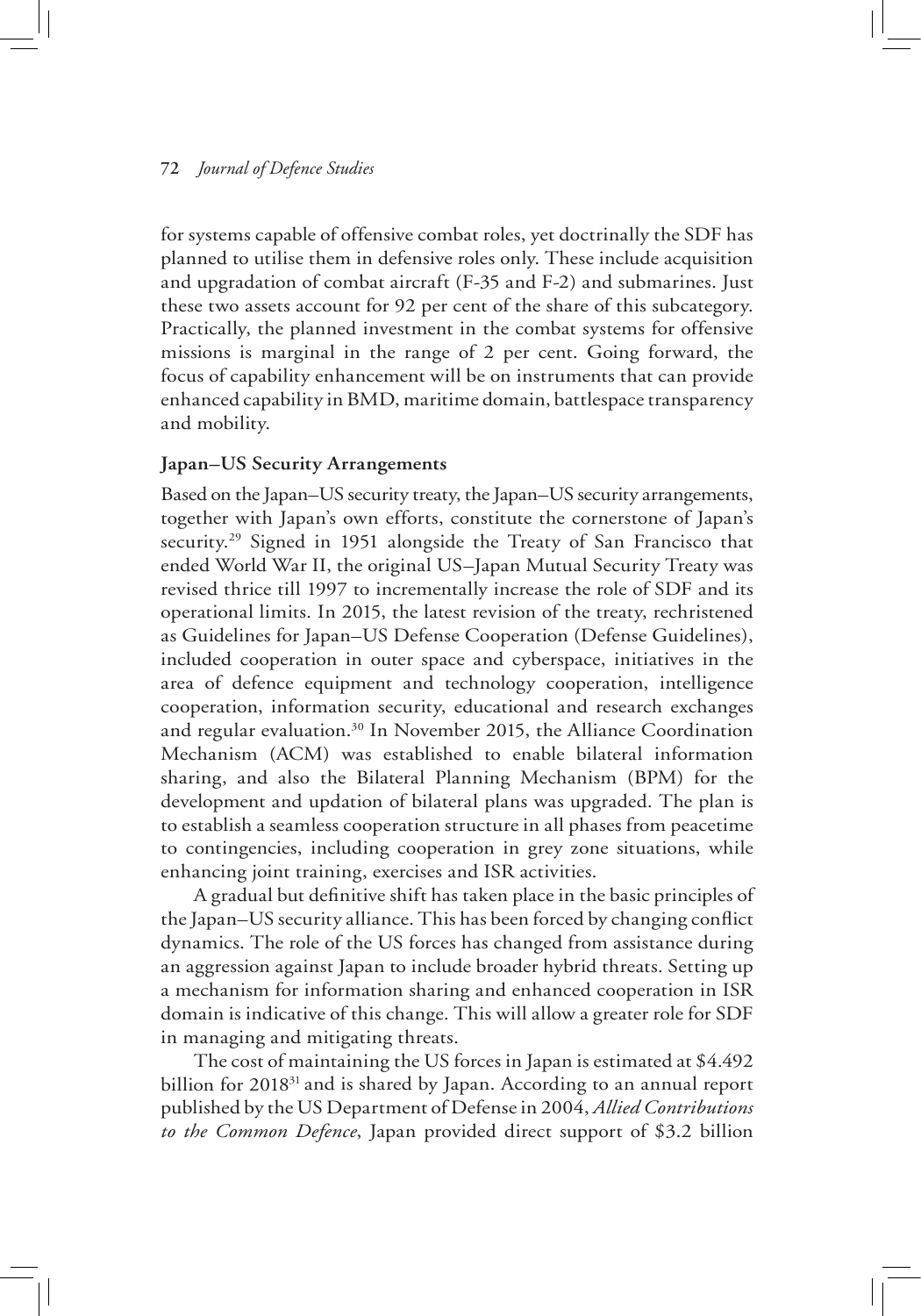(about ¥366 billion) and indirect support worth \$1.18 billion, offsetting as much as 74.5 per cent of the total cost. In 2015, Japan paid about ¥191 billion, 86.4 per cent of the total cost.<sup>32</sup> This amount is approximately 37 per cent of the Japanese defence budget. Gradually, Japan's share of maintenance of the US forces in Japan has increased. The trend is likely to continue with the stated policy of the Trump administration on this account.33 However, in the case of growth of SDF capabilities, it will lead to scaling down of the US forces in Japan and its consequent financial implications.

The operational part of the Japan–US security alliance has expanded to meet developing challenges in a comprehensive manner, but it is in the administrative and financial aspects—specifically related to Okinawa that the progress is subdued.<sup>34</sup> Another aspect that is changing in the Japan–US alliance is about the US forces in Japan vis-à-vis local administrative issues. Japan provides host nation support (HNS) to the US forces stationed in Japan and in April 2016, the new special measures agreement (SMA) was implemented. After a vehicular accident by an inebriated US soldier in November 2017, the decision by the US to ban the consumption of alcohol by all US military personnel deployed in Japan indicates the changing equations.<sup>35</sup>

#### **International Interaction**

Comparing international engagements of SDF in the period 1996– 2006 with that in the following decade after the establishment of the MoD, the presence of a decisive direction can be assessed. As part of cooperative efforts by the international community, the SDF troops were engaged in a wide spectrum of international peace cooperation activities, including humanitarian and reconstruction assistance operations in Iraq. To improve the international security environment, the NSS outlined security dialogues, defence exchanges, bilateral and multilateral exercises with countries in the Asia-Pacific region and measures for arms control and disarmament and non-proliferation, including those for the Proliferation Security Initiative (PSI).

The UN participation for SDF commenced in September 1992 with a set of eight ceasefire observers to Cambodia.<sup>36</sup> Since then, Japan has dispatched about 9,300 SDF and police personnel to UN peacekeeping operations in Cambodia, Mozambique, Golan Heights, Timor-Leste, Haiti and the current mission in Southern Sudan. Japan, with a share of 10.88 per cent, is the second-largest financial contributor to the UN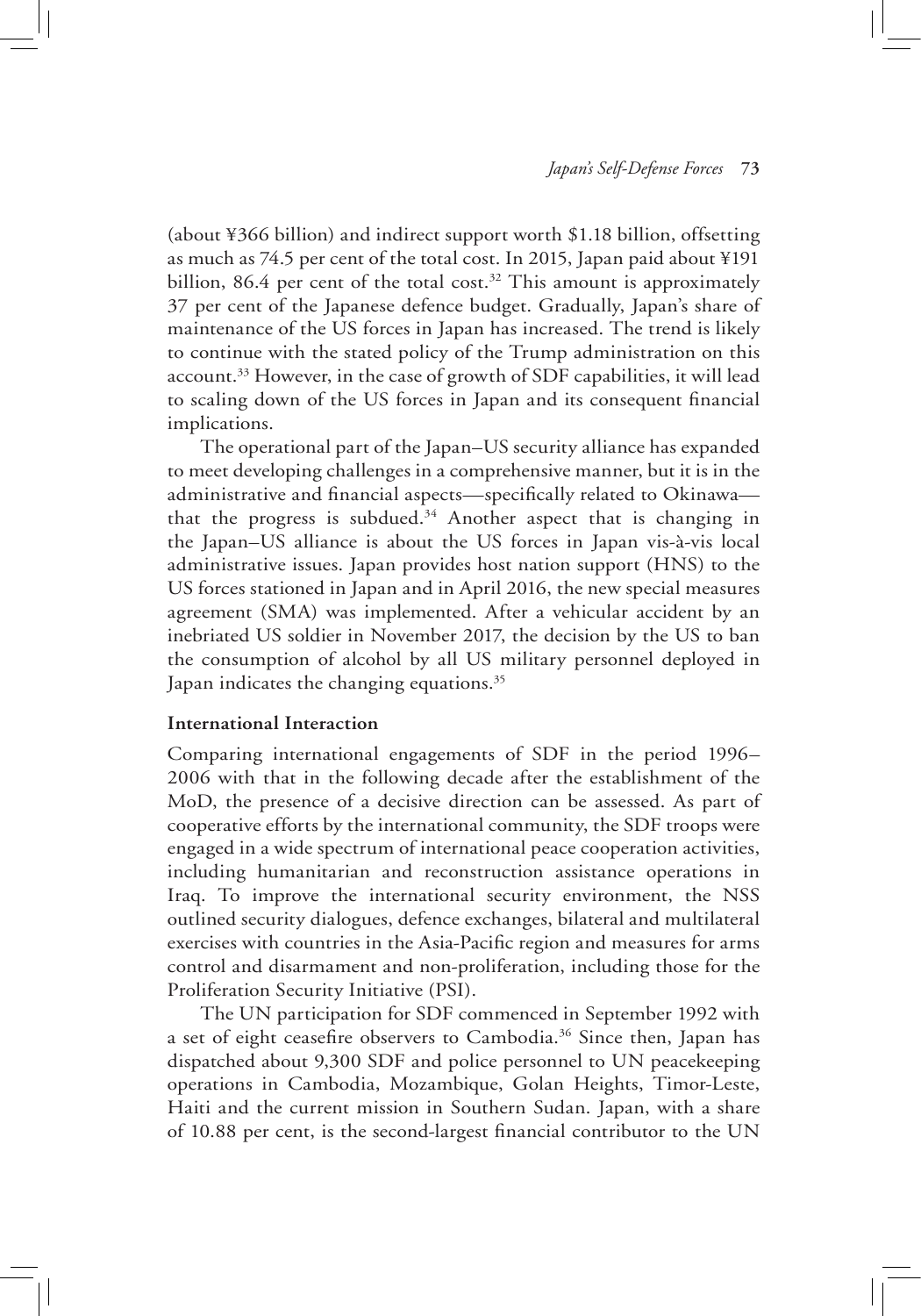peacekeeping budget.37 Besides the UN, international engagements of SDF are a combination of joint exercises, capacity-building assistance, anti-piracy operations and defence equipment and technology cooperation at bilateral and multilateral levels.38

Earlier, barring the US forces, SDF rarely engaged with other militaries in international exercises. This has been transformed with a four-time increase in annual engagement from averaging two per year in 2006–08. The SDF has participated in several multilateral and bilateral military exercises, like Cobra Gold, Empire Challenge, RIMPAC, Keen Sword, Red Flag, Orient Shield, JIMEX, TAMEX, SAREX, Malabar, Pacific Friendship, Aman, Khaan Quest, Cope North and Blue Chromite, with countries like Australia, India, Indonesia, Mongolia, Pakistan, the Philippines, Republic of Korea (ROK), Russia, Singapore and Thailand. The scope of exercises too has expanded and includes ground, maritime and air elements.39 With an exception of an exercise with India and Russia, SDF has participated in military exercises with the US military as the host or a co-participant. It will take a while for SDF to chart out an independent course in international military exercises. But the steps are in the right direction.

An analysis of all international military engagements of SDF in the last decade indicates its willingness to be part of the international community with respect to operations under the aegis of the UN. A systematic approach for high-level engagement with multiple nations on bilateral basis and initiatives for cooperating on a multilateral basis is in consonance with the NSS. In a way, Japan is enhancing cooperation and engagement with other states both at policy and operational levels. Recent attempts in November 2017 on the resurrection of the Quadrilateral Forum, initiated first in 2007 with India, Australia and the US, are for broadening the hedging base. Overall, a shift in Japans security strategy is well assessed by Stephen R. Nagy: $40$ 

This security strategy shifts Japan's traditional practice of regional security from the Washington–Tokyo–Beijing calculus to one that inculcates many partners, in order to lessen Japan's sensitivity to any shifts in the triangular relationship. Rather than dual hedging, Japanese foreign policy can be understood as hedging in all directions, i.e., engaging in an omnidirectional hedging process, which accounts for the shifting dynamics of geopolitics in and outside the region.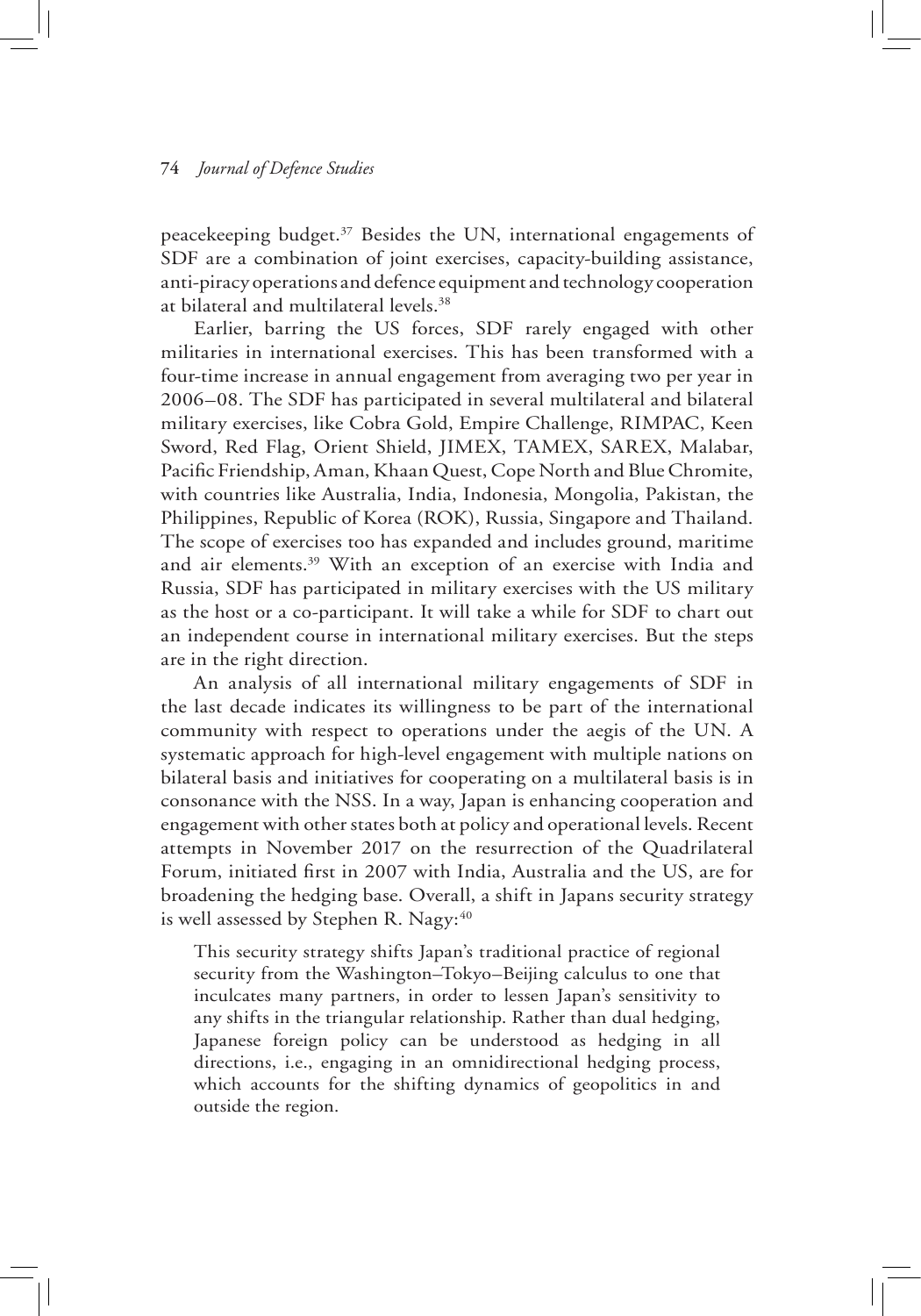#### **Whys and Wherefores**

A comprehensive military defeat, twin nuclear attacks, and the imposition of an externally dictated constitution after World War II redefined Japan as a state. In the last seven decades, Japan has been trying to reassess her position in the changing world order. National security and role in regional security are significant criteria in deciding this order. In this context, Japan is reviewing and changing her security policy. A nation's security policy transforms based on operational, national, regional and extra-regional factors, and, for Japan, these key parameters are discussed here.

Operationally, the mandate of SDF is defensive. The capability development of SDF and its deployment pattern have been only for defensive operations. The sources of threats and threatening processes enunciated in 2006 have essentially remained unchanged. However, the situation has been appreciated through a grey zone lens and described as neither purely peacetime nor contingencies, over territory, sovereignty and maritime economic interests. The risk of precipitation of a security situation consequent to a misunderstanding or miscalculation has increased in the region. Two major focus areas in the current matrix are North Korea's progress with nuclear weapons and ballistic missiles, and China's active maritime advancement. The relative combat strengths of these three players in critical areas of conventional warfighting have not changed substantially in the last decade. Besides nuclear capability, a key differential is close to 477 missile launchers with China and rapidly growing missile capability of North Korea. These pose the biggest threat to military, population and economic centres. On the territorial front, focus will be on the growing maritime capability of China as a threat to Senkaku.

The infusion of high-end communication, navigation and lethal technology in the battlespace, and its management, has changed the nature of warfare in the twenty-first century. Increased battlespace transparency, coupled with high accuracy of weapon delivery, has enhanced the assurance levels of success of swift offensive operations. This has tilted the balance in favour of the aggressor against a force restricting itself to defensive operations only. Therefore, the restrictive defensive role for SDF actually has impinged on its defensive ability owing to the absence of counter-offensive plan, intent and capability. This is assessed as the operational trigger for transforming SDF.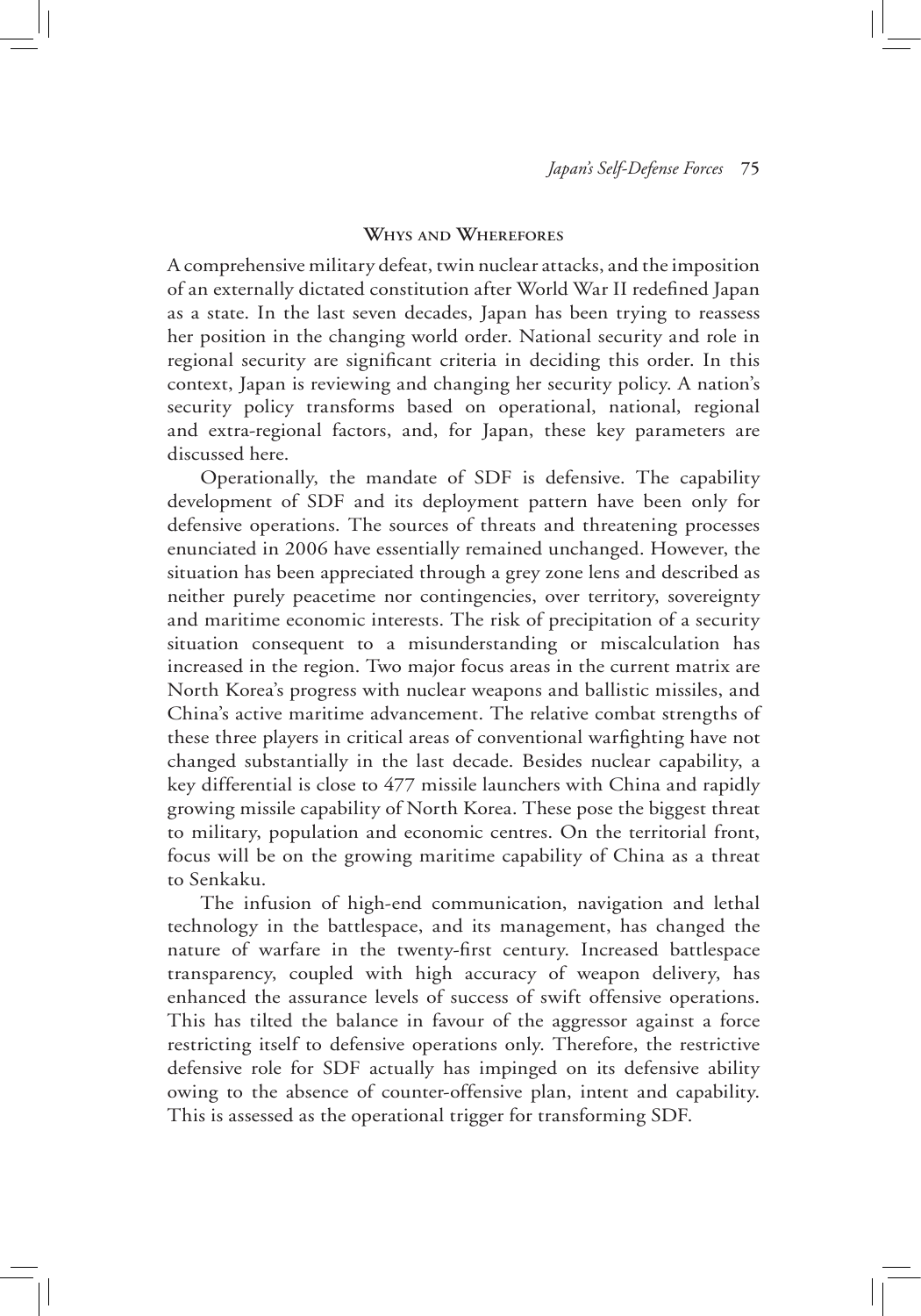As a nation, there are, first and foremost, two competing views in Japan. The scars of American atomic bombs dropped over Hiroshima and Nagasaki in 1945 are etched permanently, along with the humiliation of punishment after World War II. Therefore, Japan does not look at war as an option to resolve international disputes and wants the limited role of the SDF for self-protection only. The generation that witnessed and bore the brunt of humiliation after World War II has been, today, replaced by a generation that created a concept of economically strong Japan. In 2006, Shinzo Abe became the youngest and the first Prime Minister of Japan to be born after World War II. This generation is looking at the relevance and interpretation of Article 9 in the current context. Second, with the limited mandate, SDF gradually drifted from the core values and got embroiled in multiple scams, including a series of scandals concerning collusive bidding at the Defense Facilities Administration Agency and use of illegal drugs. This further diminished the already low societal status of the SDF. The necessity was, thus, to bring transparency and professionalism. Additionally, a perception of the US as protector of Japanese interests received a major setback during Senkaku Island incident in 2005.<sup>41</sup> These three factors are considered the transformational triggers for the reorganisation of the SDF at the national level.

Regionally, besides territorial disputes, the main argument stems from the conduct of Japanese forces prior to and during World War II. Unresolved territorial disputes over the Northern Territories and Takeshima added to the complications in Japan's security milieu. The regional players, in general, opposed the concept of a militarily powerful Japan. The US, an extra-regional power, established herself as the net security provider in the region with the Japan–US security alliance, followed by the ROK–US security alliance in 1953 after the Korean War. The US enjoyed a very high degree of military capability supremacy in the region, leading to unchallenged domination and deterrence ability. However, this is changing. The economic, and therefore military, rise of China and the expansion of North Korean missile and nuclear capabilities have altered the status quo in the region and have forced a reassessment of the operational environment. A combination of Chinese capability expansion and assertion in the maritime domain and the unresolved Senkaku Island issue weigh heavily in the regional security matrices. There is a need to restore the regional military balance of power in the region for Japan to protect her interests through deterrence.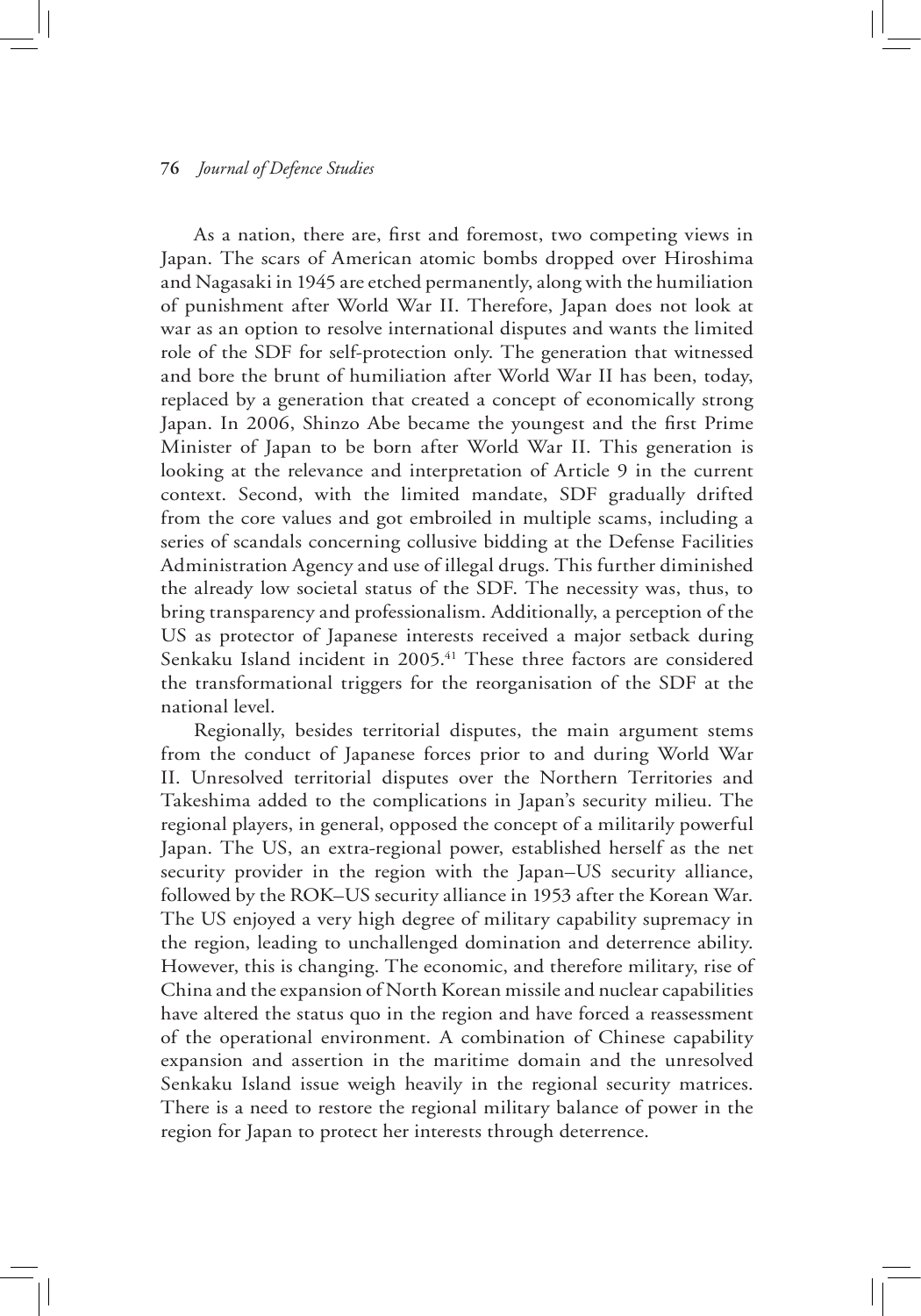The US, the most significant extra-regional force, holds the key as the security partner of Japan. The security alliance between Japan and the US has undergone many modifications to accommodate the national, regional and global realities. Initialised as the Japan–US security treaty through the Treaty of Mutual Cooperation and Security, it has metamorphosed into the Defense Guidelines that includes cooperation in outer space and cyberspace. The scope of security cooperation with the US has expanded. Three assessed major security concerns of Japan on the global stage are: unchallenged Russia's changes to the status quo in Ukraine; increased risks to the stable use of cyberspace; and risk that a security problem in a single country or region could immediately explode into a challenge or destabilising factor for the entire international community. Japan's current assessment is that these challenges, owing to their complex, diverse and wide-ranging nature, can only be dealt with collectively. The current defence policies do continue to be hinged on the pivotal role of the US in Indo-Pacific region in general, and for Japan's security in particular. However, Japan recognises, from the events in Ukraine, the South China Sea and West Asia, the diminishing financial and technological edge of the US, leading to a shift in the global balance of power. To cultivate alternative options and widen the security cooperation, Japan is engaging states besides the US. The gradual incorporation of Association of Southeast Asia Nations (ASEAN) members, Australia and India into Japan's security calculus, through bilateral and multilateral engagements and cooperation, is indicative of the perceived role of other extra-regional players. The rejuvenation of the Quad after a failed attempt in 2007 supports this argument.

This four-tiered operational, national, regional and extra-regional analytical structure is to comprehensively understand the changes in Japan security policy and SDF. In this, Shinzo Abe appears to be the X-factor, although it is difficult to assess at this juncture if the change is based on his individual charisma or is an outcome of SDF reorganisation. After the establishment of the MoD till 2012, the activities were related to refinement of the process and not reforms. This can be attributed to lack of decisive leadership after Shinzo Abe relinquished his post as the Prime Minister in September 2007 till his reappointment five years later. During this period, Japan had five different prime ministers. During Shinzo Abe's second term as the Prime Minister, rejuvenation of defence ties with a number of countries after a gap of four to five years and the next set of structural changes were carried out in 2013. Recommencement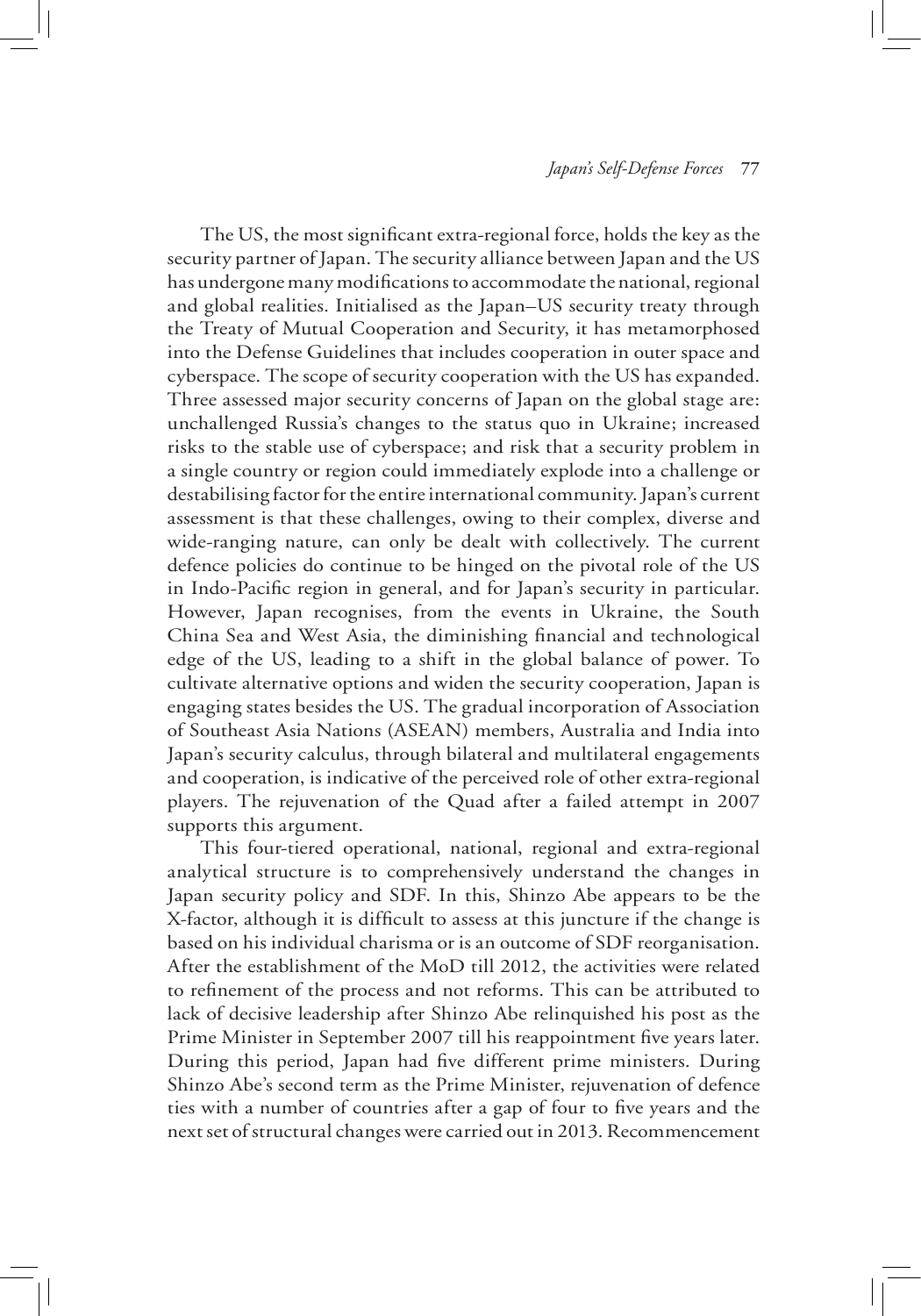of defence reforms with the annunciation of NSS, legislative changes regarding role and scope of SDF operations, and recalibration of Defense Guidelines with the US are pointers towards Shinzo Abe's reformer role. Armed with a greater mandate in the 2017 snap polls, he is firmly in place and is expected to drive the SDF and Japan towards a larger international role and develop multilateral cooperative security arrangements.

#### **CONCLUSION**

The Japanese SDF, though small, is a potent force but not adequate to meet the security challenges that Japan faces today. Japan banks heavily on her security alliance with the US for ensuring availability of requisite military capability in the region to deter. In the last decade, the overwhelming financial and military superiority enjoyed by the US ensured a stable security environment for Japan. However, with diminishing differential, especially with respect to China, the deterrence power of the US has gradually declined. While it may take a while for China to match or surpass the military capability of the US, she will be in a position to stretch the US military might, specifically in East Asia, in the coming decade. Under these developing conditions, Japan has to develop the SDF to ensure that it, in combination with the alliance partner, the US, is able to thwart all attempts on her freedom. The role of the US forces in her security is gradually being redefined, with the share of responsibility for SDF increasing. Technologically and financially, SDF has had negligible constraints but it has not focused on requisite capability development. Changing a defensive mindset is the biggest factor in this matrix. With the support of Airborne Warning and Control System (AWACS) and Flight Refueller Aircraft(FRA), SDF has a potent offensive potential and needs to be guided with intent, training and appropriate weapons. While appreciating a reduced probability of a full-scale military invasion, the threat matrix needs to be redefined in the changing security environment in her neighbourhood. Creating a multilevel defensive shield against a missile threat is in order, but defensive mechanisms can never deter. Rather than focusing on defending herself, probably the time is right to develop capabilities that would deter such an attack.

With the establishment of the MoD, defining of NSS and making legislative changes, Japan seems to be on course to achieve greater self-reliance for her security needs. A noticeable increase in regional cooperation and involvement of SDF in international events is a positive sign. This will allow SDF to grow professionally. Barring JIMEX with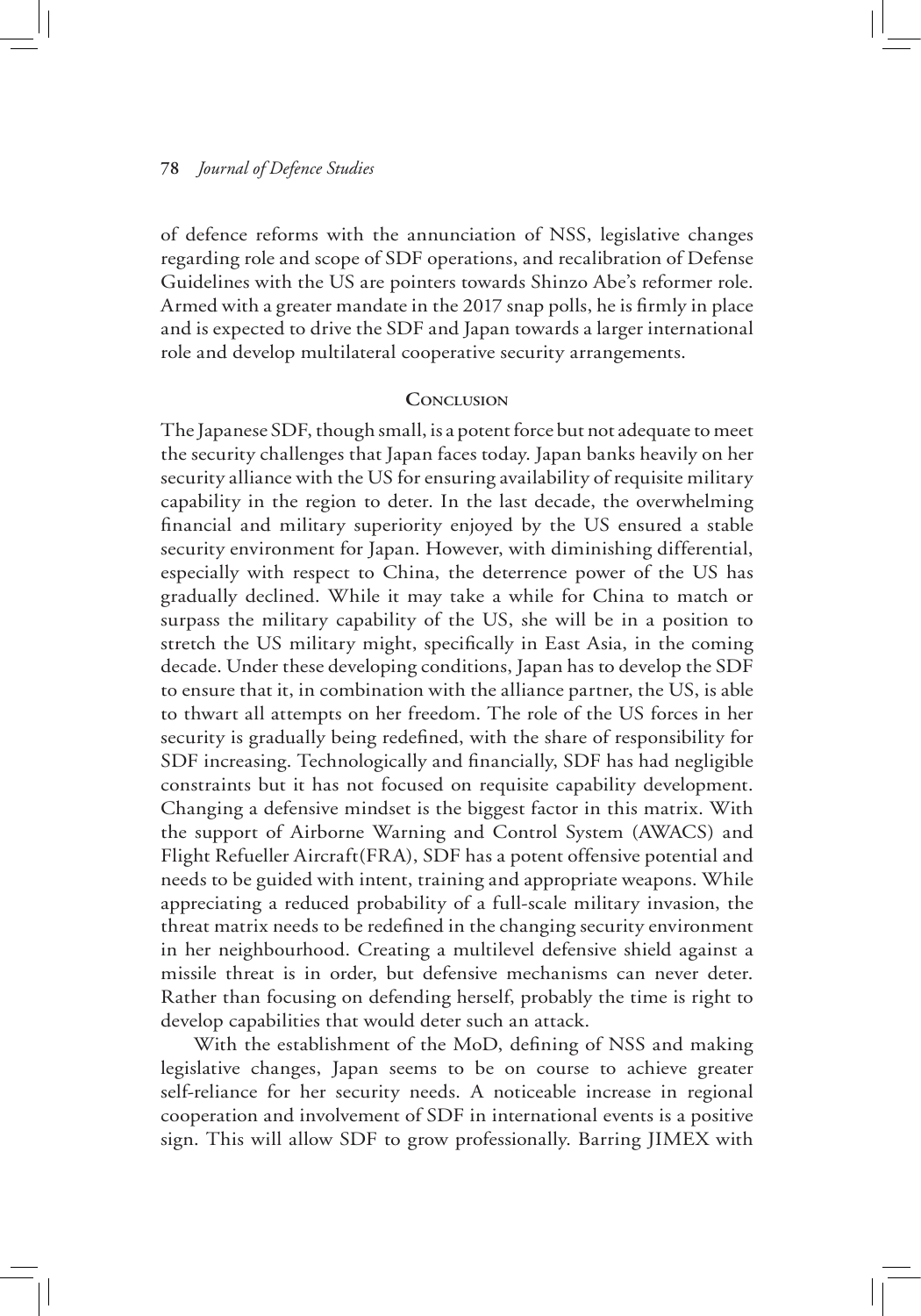India and SAREX with Russia, all international military exercises undertaken by the SDF in the last decade have had participation by US armed forces. It will take some time for SDF to chart out an independent course of action and international engagement policy. The changes in SDF, especially in its doctrine and roles, have been gradual. However, this process still needs to progress substantially before SDF can be a major partner of the alliance for the defence of Japan. Till SDF graduates to have an offensive capability that can deter, the US will continue to be a key player in Japan's security milieu.

#### **NOTES**

- 1. See 'North Korea Conducts Most Powerful Nuclear Test Yet', *Al Jazeera*, 3 September 2017, available at https://www.aljazeera.com/news/2017/09/ north-korea-confirms-sixth-nuclear-test-170903060221933.html, accessed on 11 September 2018.
- 2. Amanda Masius, 'China Quietly Installed Defensive Missile Systems on Strategic Spratly Islands in Hotly Contested South China Sea', *CNBC News*, 2 May 2018, available at https://www.cnbc.com/2018/05/02/chinaadded-missile-systems-on-spratly-islands-in-south-china-sea.html accessed on 11 September 2018.
- 3. Based on MoD, *Defense of Japan 2006*, Annual White Paper, available at http://www.mod.go.jp/e/publ/w\_paper/, accessed on 16 November 2017.
- 4. Ibid., p. 2, chapter 1.
- 5. Ibid., p. 1, Summary.
- 6. IISS, *Military Balance 2006*, London: Routledge, Chapman and Hall, 2006.
- 7. Ibid.
- 8. Ibid.
- 9. Ibid.
- 10. Ibid.
- 11. Article 9 of the Japanese Constitution, available at https://japan.kantei. go.jp/constitution\_and\_government\_of\_japan/constitution\_e.html, accessed on 11 September 2018.
- 12. Based on annual white papers by MoD, *Defense of Japan 2006–2017*, available at http://www.mod.go.jp/e/publ/w\_paper/, accessed on 16 November 2017.
- 13. MoD, *Defense of Japan 2017*, Annual White Paper, available at http://www. mod.go.jp/e/publ/w\_paper/ accessed on 11 September 2018.
- 14. Japan's NSS is available at http://www.mofa.go.jp/fp/nsp/page1we\_000081.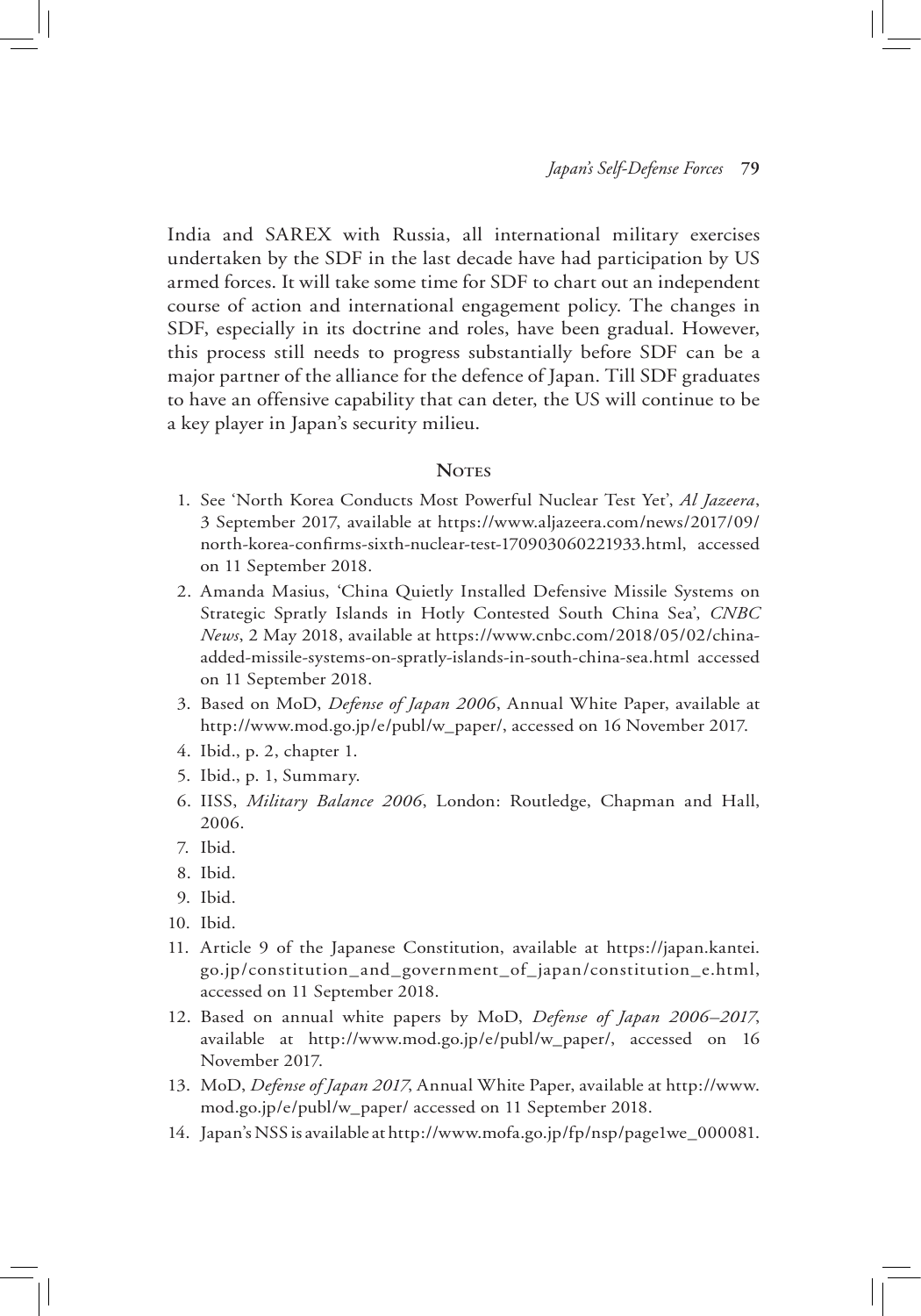html, last accessed on 11 September 2018. It lists three national interests: to maintain its own peace and security of Japan and ensure its survival; to achieve the prosperity of Japan and its people, thereby consolidating its peace and security; and to maintain and protect the international order based on universal values and rules. Three objectives are: to strengthen deterrence (thereby deterring threats from directly reaching Japan); to improve the security environment of the region (and prevent the emergence of, and reduce, direct threats to Japan by strengthening the Japan–US alliance); and enhancing trust and cooperative relations with its partners (to improve the global security environment and build a peaceful, stable and prosperous international community).

15. See Japan's 'National Defense Program Guidelines for FY 2014 and Beyond (Summary)', available at http://www.mod.go.jp/e/d\_act/d\_policy/national. html, accessed on 10 July 2018. It gives Japan's basic defence policy:

> Proactively Contributing to Peace' based on the principle of international cooperation, Japan will contribute more actively than ever to ensure peace, stability, and prosperity of the world while pursuing its own security and peace and stability of the Asia-Pacific region.

- Under this basic principle, Japan will build a comprehensive defense architecture and strengthen its system for preventing and responding to various contingencies. In addition, Japan will strengthen the Japan–U.S. Alliance and actively promote security cooperation with other countries and also seek to establish an infrastructure necessary for its defense forces to fully exercise their capabilities.
- Japan will efficiently build a highly effective and integrated defense capability based on an exclusively national defenseoriented policy under the Constitution, not becoming a military power that poses a threat to other countries, while observing the principle of civilian control of the military and the Three Non-Nuclear Principles
- With regard to the threat of nuclear weapons, Japan will take appropriate measures through its own efforts, such as maintaining and improving the credibility of extended deterrence provided by the United States, ballistic missile defense (BMD) and protection of the people. Japan will also play a vigorous and active role in nuclear disarmament and non-proliferation efforts.
- 16. 'Japan Opens Central Command HQ for Ground Troops', *The Straits Times*, 6 April 2018, available at https://www.straitstimes.com/asia/east-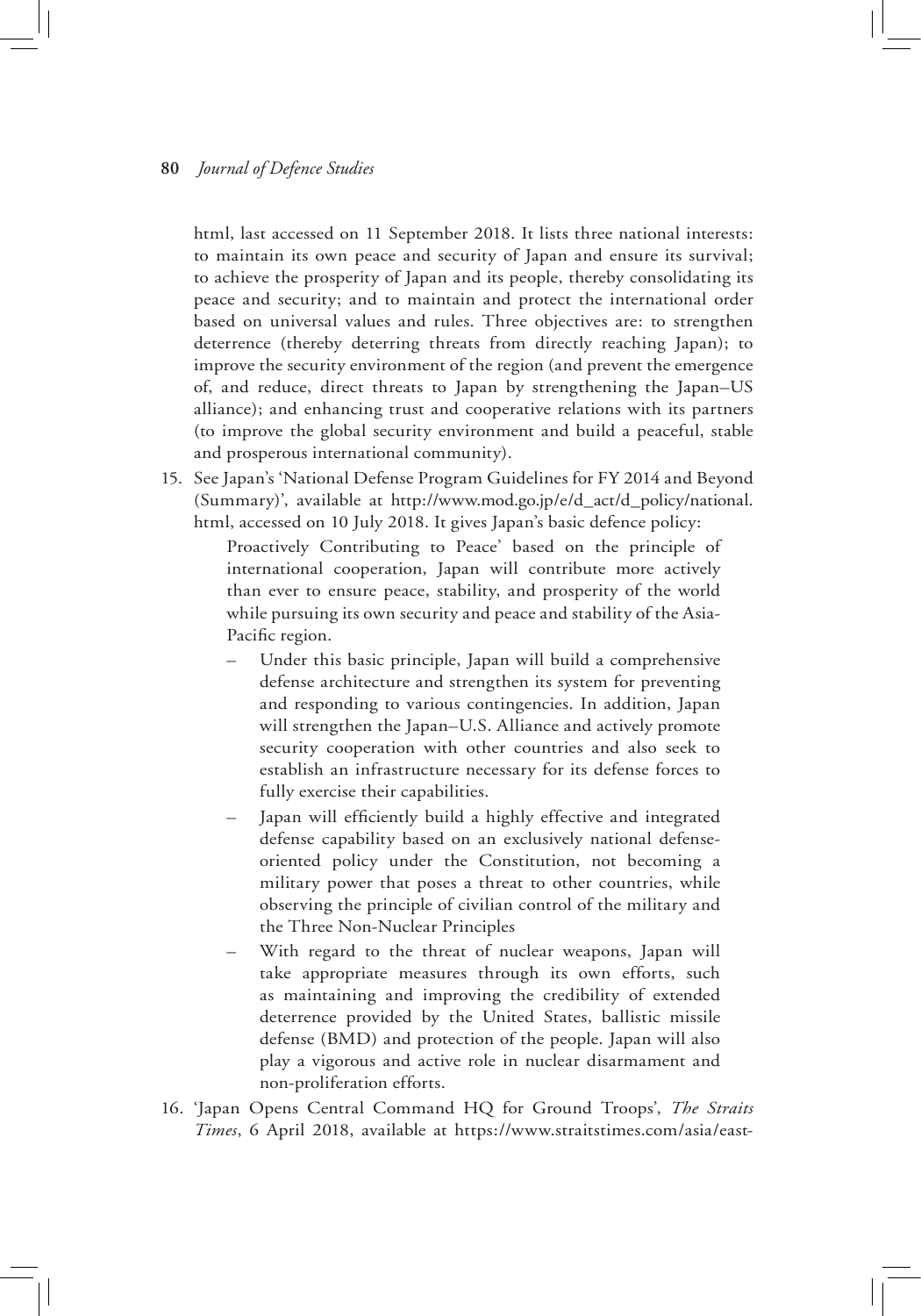asia/japan-opens-central-command-hq-for-ground-troops, accessed on 10 July 2018.

- 17. Based on MoD, 'Medium Term Defense Program (FY2014–FY2018)', approved by Japan's National Security Council and the Cabinet on 17 December 2013, available at http://www.mod.go.jp/e/d\_act/d\_policy/ national.html, accessed on 10 July 2018.
- 18. IISS, *Military Balance 1968–2017*, London: Routledge, Chapman and Hall.
- 19. Ibid.
- 20. As per the annual white paper by MoD, *Defense of Japan 2017*, n. 13, in 2016, there were 12 confirmed incidents of activities by Chinese Navy vessels, including passage through the Southwestern islands such as the sea areas between the main island of Okinawa and Miyako Island. In June 2016, a Chinese Navy combatant vessel entered Japan's contiguous zone to the north of the Senkaku Islands for the first time.
- 21. Robert Farley, 'An F-35B for Japan's *Izumo*-class: Obstacles and Challenges', *The Diplomat*, 23 March 2018, available at https://thediplomat. com/2018/03/an-f-35b-for-japans-izumo-class-obstacles-and-challenges/, accessed on 10 July 2018.
- 22. IISS, *Military Balance 1968–2017*, n. 18.
- 23. Ibid.
- 24. IISS, *Military Balance 2018*, London: Routledge, Chapman and Hall, 2018, p. 273.
- 25. As per the annual white paper by MoD, *Defense of Japan 2017*, n. 13, in 2016, ASDF aircraft scrambled 1,168 times, which was 295 times more than the previous fiscal year and the highest figure since scrambles commenced in 1958. Among them, the number of scrambles against Chinese aircraft was 851, which was 280 times more than the previous fiscal year, another record. In May 2017, there was an incursion into Japan's territorial airspace by a small unmanned aircraft that was flown from a Chinese government vessel, which had intruded into Japan's territorial waters near the Senkaku Islands. This was the second incident of an incursion into territorial airspace by Chinese authorities since 2012.
- 26. IISS, *Military Balance 1968–2017*, n. 18.
- 27. Based on MoD, 'Defense Programs and Budget of Japan', 2017, available at http://www.mod.go.jp/e/d\_budget/pdf/290328.pdf, accessed on 12 October 2017.
- 28. IISS, *Military Balance 2006–2017*, n. 18.
- 29. Itsunori Onodera, Japan Minister of Defense, in MoD, *Defense of Japan 2017*, n. 13.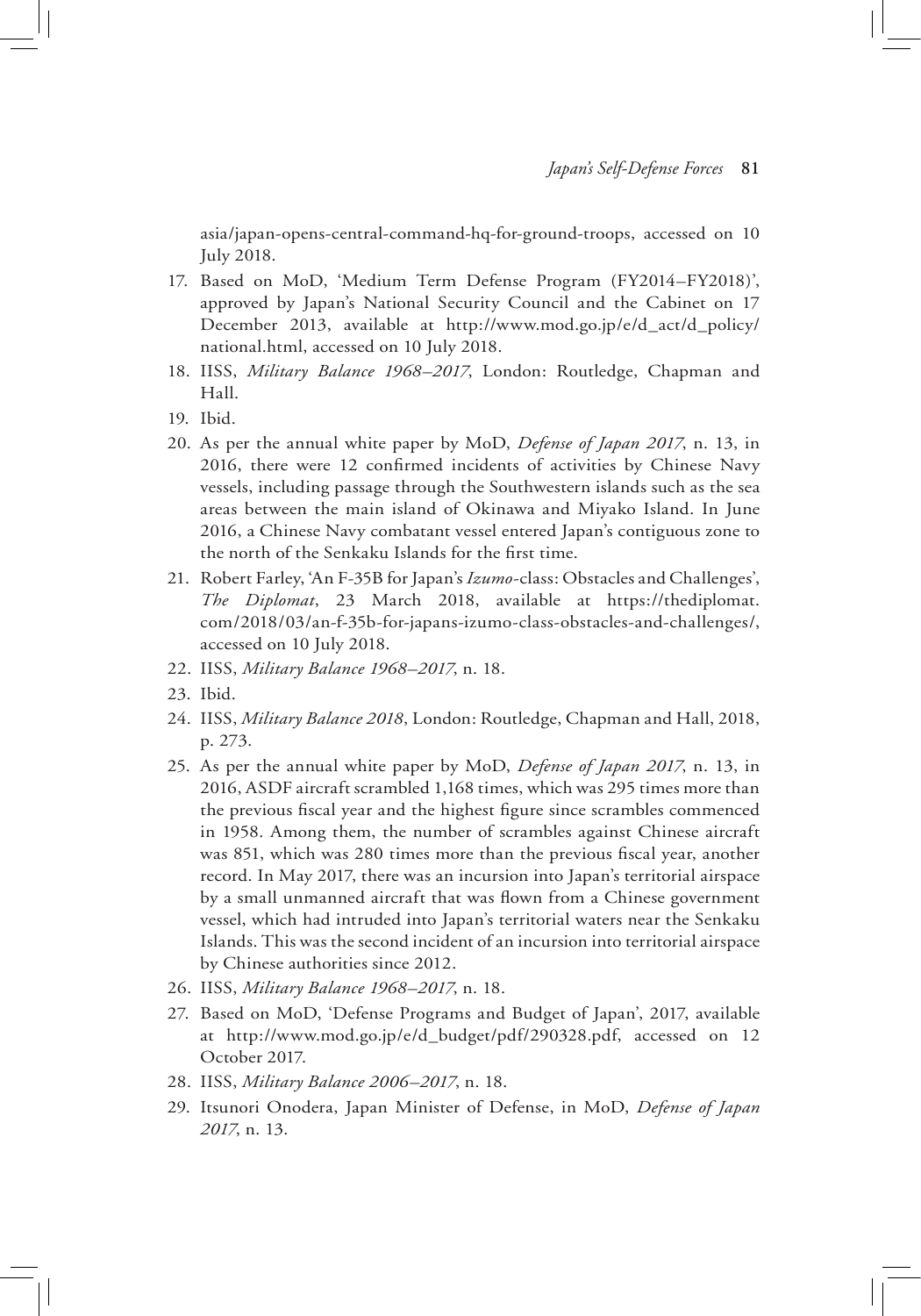- 30. To further promote cooperation in the space domain, the Space Cooperation Working Group (SCWG) was established in April 2015. The SCWG promotes reviews in broader fields: promotion of policy-related consultation regarding space; closer information sharing; cooperation for developing and securing experts; and implementation of table top exercises.
- 31. *United States Operation and Maintenance Overview Fiscal Year 2018: Budget Estimates*, June 2017, Office of the Under Secretary of Defense (Comptroller)/ Chief Financial Officer, p. 206, available at http://comptroller.defense.gov/ Portals/45/Documents/defbudget/fy2018/fy2018\_OM\_Overview.pdf, accessed on 6 September 2017.
- 32. Ayako Mie, 'How Much Does Japan Pay to Host U.S. Forces?', *The Japan Times*, 31 January 2017, available at https://www.japantimes.co.jp/ news/2017/01/31/national/much-japan-pay-host-u-s-forces-depends-ask/#. Wa\_BUsbhXIU, accessed on 6 September 2017.
- 33. 'Donald Trump Warns NATO Allies to Spend More on Defence: A Look at US President's Relationship with Security Alliance', *Firstpost*, 4 July 2018, available at https://www.firstpost.com/world/donald-trump-warns-natoallies-to-spend-more-on-defence-a-look-at-us-presidents-relationship-withsecurity-alliance-4661991.html, accessed on 10 July 2018.
- 34. To mitigate the impact on Okinawa, the US forces realignment plan, including the relocation of Marine Corps Air Station (MCAS) Futenma to the Camp Schwab Henokosaki area (Nago City), is to be implemented. In December 2015, both sides agreed on an early return of part of the land of MCAS Futenma as well as a part of the land of Makiminato Service Area. Other aspects cover the return of areas south of Kadena Air Base, the reduction of US troops stationed in Okinawa and its relocation to Guam and the training relocation of MV-22 Osprey aircraft. On 5 July 2016, the governments of Japan and the US released the 'Japan–United States Joint Statement on Reviewing Implementation Practices of the Status of Forces Agreement (SOFA) Related to US Personnel with SOFA Status, Including the Civilian Component'.
- 35. Anna Fifield*,* 'US Military Imposes Alcohol Ban across Japan after Fatal Okinawa Crash', *Washington Post*, 19 November 2017, available at https:// www.washingtonpost.com/world/us-military-imposes-alcohol-ban-acrossjapan-after-fatal-okinawa-crash/2017/11/19/a8ce40f8-cd98-11e7-8447- 3d80b84bebad\_story.html?utm\_term=.c06e8596eff7, accessed on 11 September 2018.
- 36. Ministry of Foreign Affairs, Government of Japan, 'Japanese Participation in UN Peacekeeping', December 1996, available at http://www.mofa.go.jp/ policy/un/pko/pamph96/02\_2.html, accessed on 6 September 2017.
- 37. Ministry of Foreign Affairs, Government of Japan, Report on 'Japan's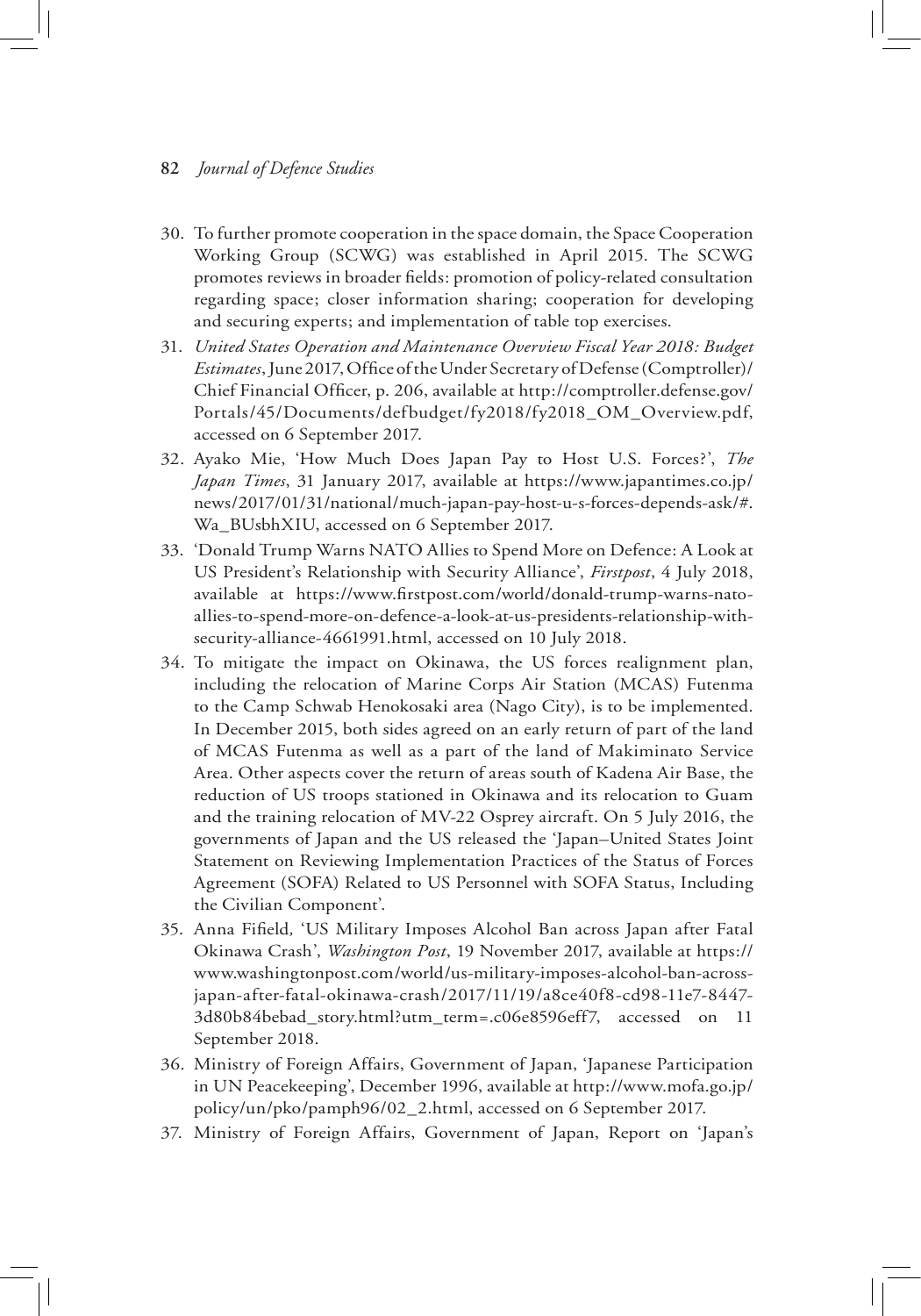Contribution to the United Nations Peace Keeping Operations', March 2014, available at http://www.mofa.go.jp/policy/un/pko/pdfs/contribution.pdf, accessed on 6 September 2017.

- 38. In 2015, at the multilateral level, participation in the Association of Southeast Asia Nations or ASEAN Defence Ministers' Meeting (ADMM)- Plus and hosting Japan–ASEAN Defence Vice-Ministerial Forum and bilaterally, the first Japan–Indonesia and Japan–Australia Foreign and Defence Ministerial Meeting (2+2 Meeting), and the Japan–Republic of Korea (ROK) and Japan–China Defence Ministerial Meeting, held after a gap of nearly five years, indicate the Japanese intent. This was followed by the second Japan–United Kingdom (UK) Foreign and Defence Ministerial and the Japan–Canada Vice-Ministerial '2+2' Dialogue. In December 2015, during the Japan–India Summit Meeting, an agreement with India on the transfer of defence equipment and security measures for the protection of classified military information and technology was signed; and two months later, a similar agreement with the Philippines was inked.
- 39. IISS, *Military Balance 2006–2017*, n. 18.
- 40. Stephen R. Nagy, 'Japan's Proactive Pacifism: Investing in Multilateralization and Omnidirectional Hedging', *Strategic Analysis*, Vol. 41, No. 3, 2017, available at http://www.tandfonline.com/doi/abs/10.1080/09700161.2017 .1295607, accessed on 12 October 2017.
- 41. During the 2005 Senkaku Island crisis, Japan expected the US to support its territorial claim. However, this did not happen. The US stand on the issue remained ambiguous until the visit of the US President Barak Obama and clarifications on the issue in 2014. For more, see Robert B. Aldridge, 'Introduction', in *The Origins of Reversion and the Senkaku Islands*, Abingdon: Routledge, 2013, pp. 1-6 and Nagy, 'Japan's Proactive Pacifism', n. 40.